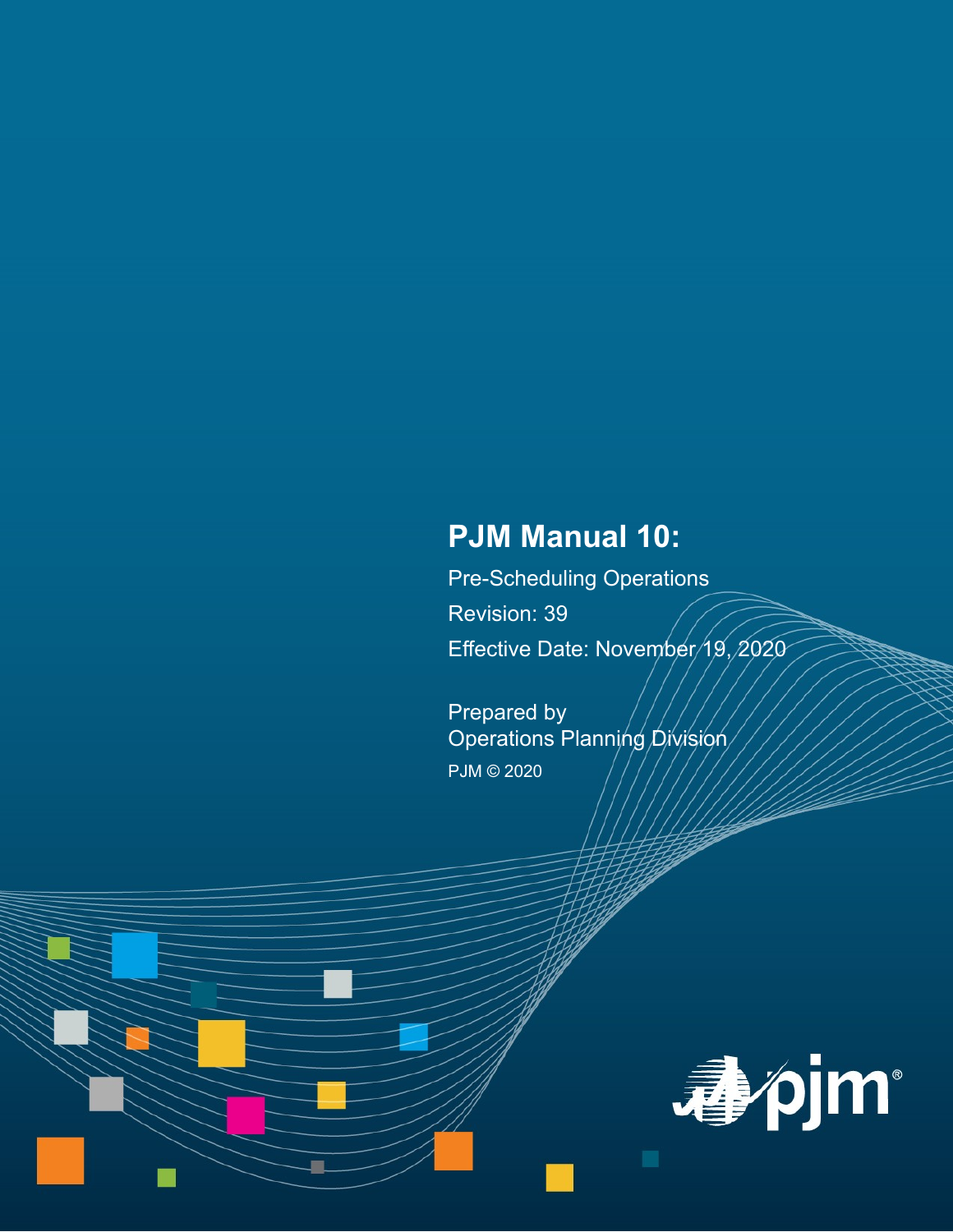

# **Table of Contents**

| 1.4.2 Off-peak Period Months (Mar, Apr, May, Sep, Oct, Nov, Dec) 13     |  |
|-------------------------------------------------------------------------|--|
|                                                                         |  |
|                                                                         |  |
|                                                                         |  |
|                                                                         |  |
|                                                                         |  |
|                                                                         |  |
|                                                                         |  |
|                                                                         |  |
|                                                                         |  |
|                                                                         |  |
|                                                                         |  |
|                                                                         |  |
|                                                                         |  |
| 2.5 Outage Reporting for Facilities Providing PJM Black Start Service23 |  |
|                                                                         |  |
|                                                                         |  |
|                                                                         |  |
|                                                                         |  |
|                                                                         |  |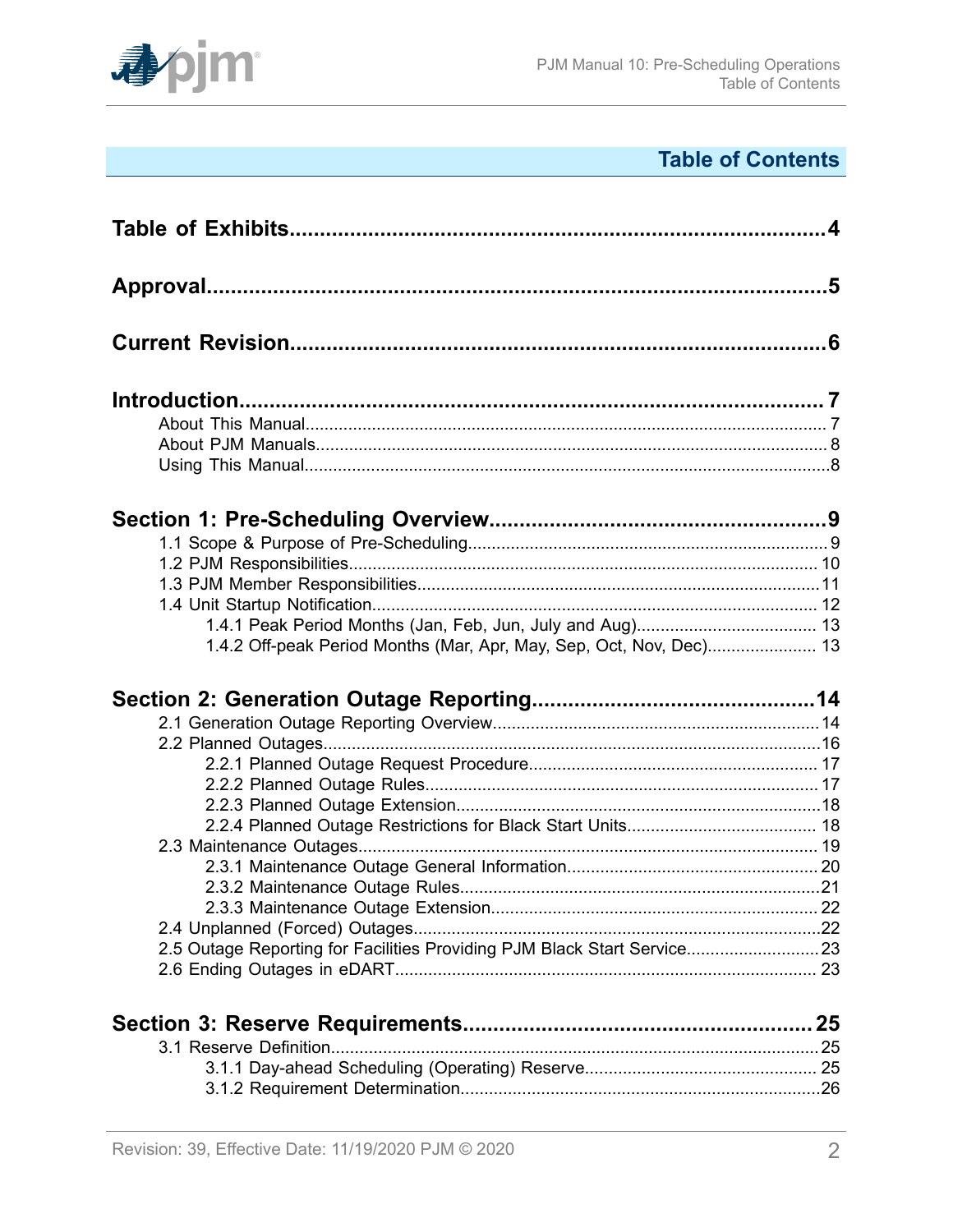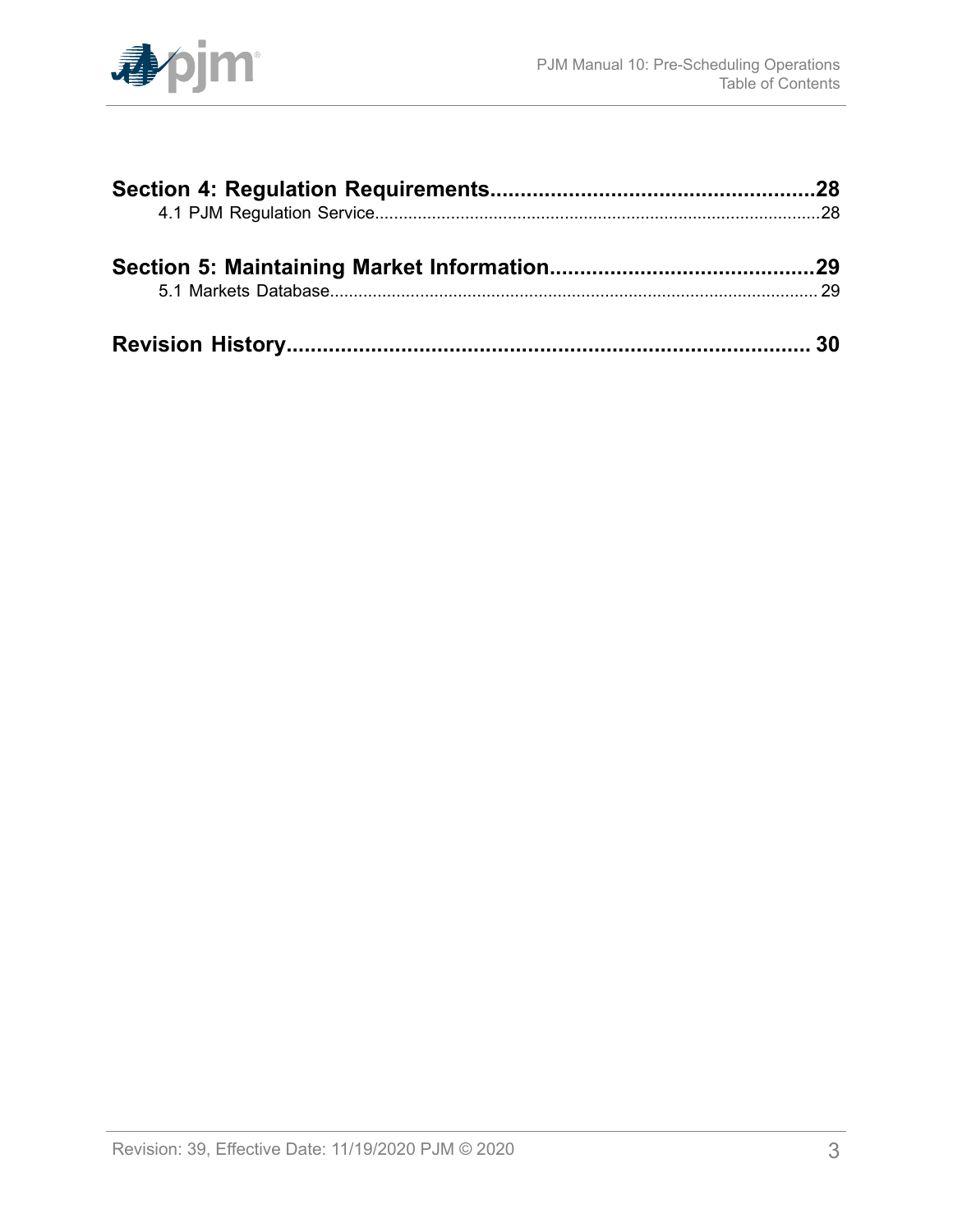

# **Table of Exhibits**

<span id="page-3-0"></span>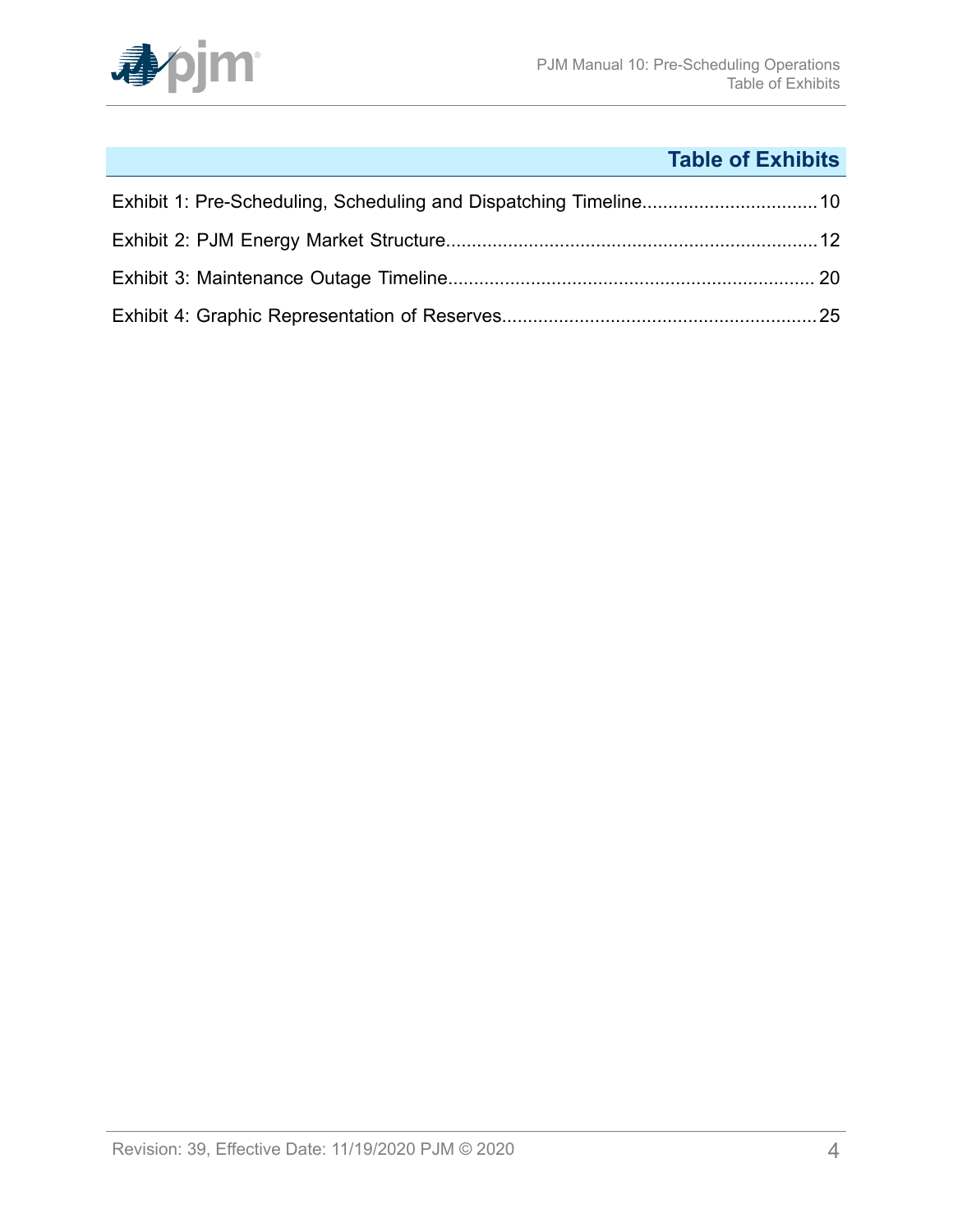

# <span id="page-4-0"></span>**Approval**

Approval Date: 11/19/2020 Effective Date: 11/19/2020 David Schweizer, Manager

Generation Department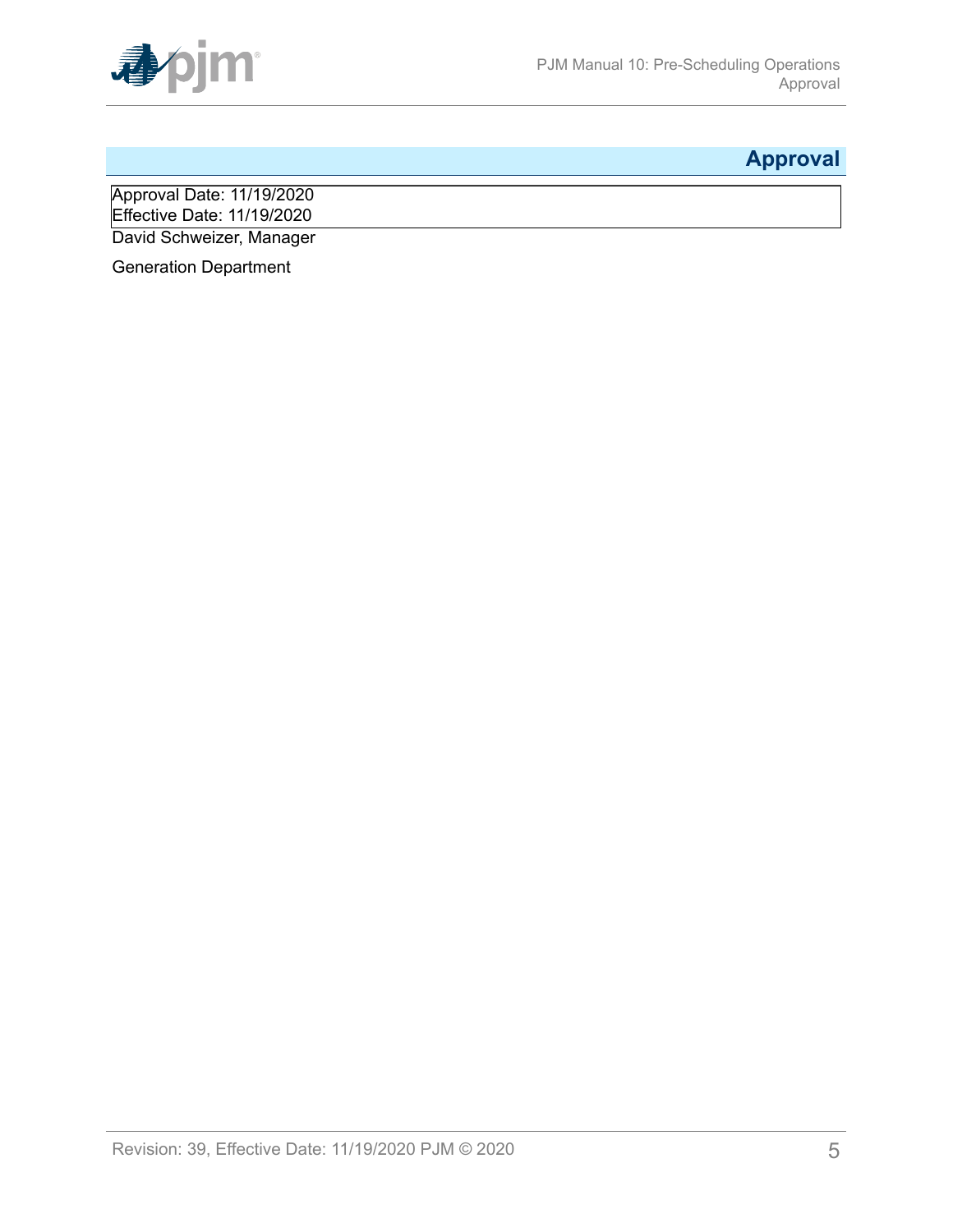

### <span id="page-5-0"></span>**Current Revision**

### **Revision 39 (11/19/2020):**

- Periodic review
- Section 2.1 Generation Outage Reporting Overview
	- o Added "disclaimer" explaining the difference between eDART and GADS
	- o When an eDART ticket is required by unit type/status and the VARIOUS definitions of ieDART Reportable MW
	- o Added ambient air ticket guidance
	- o Added description of Gen Checkout and reference to User Guide
	- o Clarified when a Maintenance / Planned outage may be appropriate if coordinated with transmission or pipeline outage.
	- o Added guidance on the use of "Info Only" eDART tickets
	- o Added clarification for reporting of reduction amounts during protracted ramps over multiple days
- Section 2.2 Planned Outages
	- o Clarified that Planned Outages cannot be extended into the Peak Period.
- Section 2.2.1 Planned Outage Request Procedure
	- o Clarified timeline for submission of Forecasted Planned Outages
- Section 2.2.3 Planned Outage Extension
	- o Clarified what happens if an outage extension is not requested more than 48 hours in advance.
- Section 2.2.4 Planned Outage Restrictions for Black Start Units
	- o Clarified requirement for GO to secure TO approval prior to BS Unit outage approval
- Section 2.3 Maintenance Outages
	- o Clarified that back-to-back Maintenance Outages exceeding 9 days are not permitted
	- o Clarified that Maintenance Outages cannot be used to extend a planned outage
- Section 2.3.2 Maintenance Outage Rules
	- o Added reference to Recall Date and Forced Date
- Section 2.3.3 Maintenance Outage Extension
	- o Clarified disposition of Maintenance Outage that is not extended in a timely manner
- Section 2.4 Unplanned (Forced) Outages
	- o Added language, similar to Maintenance Outage section that clarifies relationship between outage ticket and delivery obligation.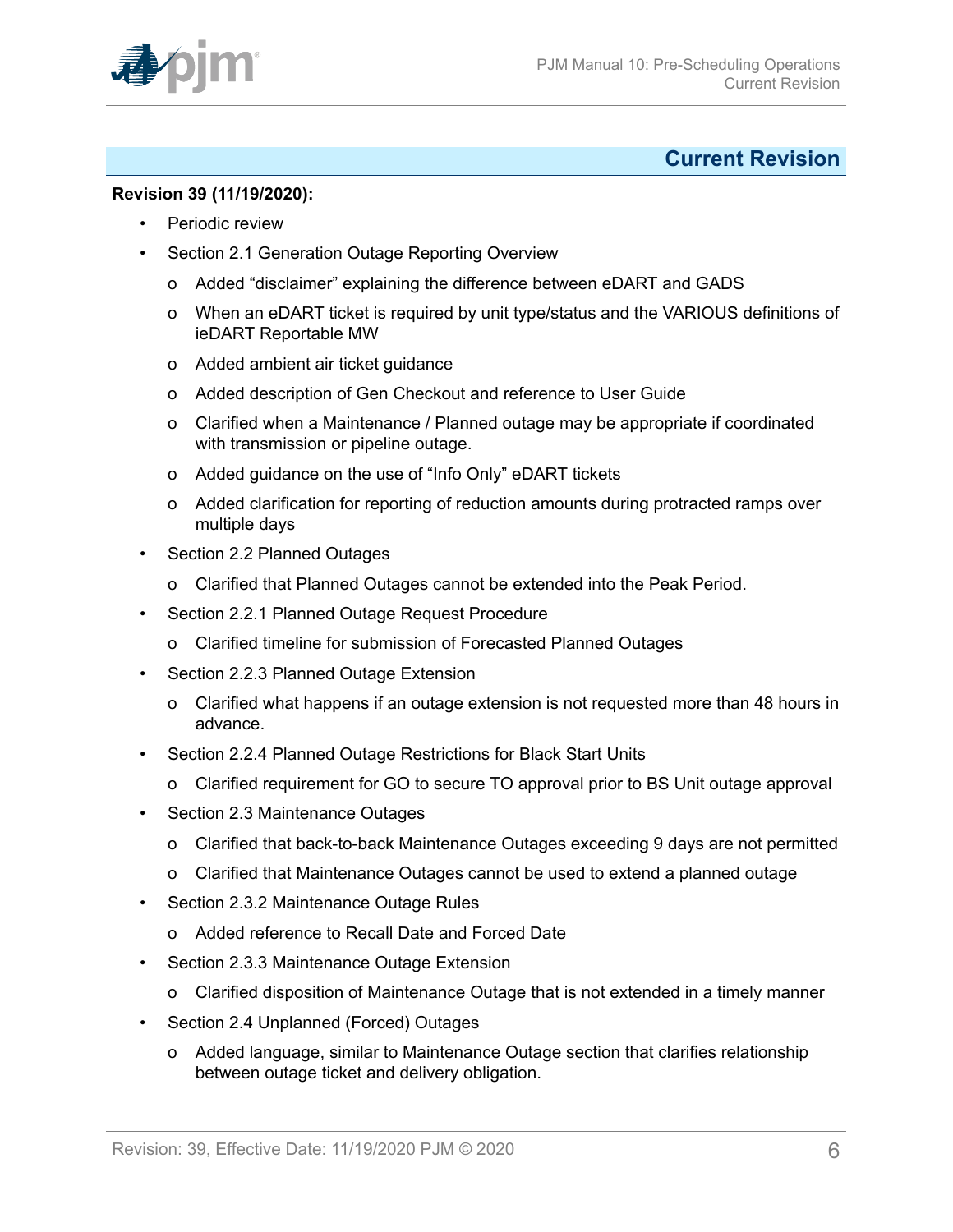

### <span id="page-6-0"></span>**Introduction**

Welcome to the *PJM Manual for Pre-Scheduling Operations.* In this Introduction, you will find the following information:

- What you can expect from the PJM Manuals in general (see "About PJM Manuals").
- What you can expect from this PJM Manual (see "About This Manual").
- How to use this manual (see "Using This Manual").

# <span id="page-6-1"></span>**About This Manual**

The *PJM Manual for Pre-Scheduling Operations* is within the PJM Energy Market series. This manual focuses on PJM and PJM Member pre-scheduling activities that set the stage for the scheduling and dispatching phases of the PJM RTO operation.

The *PJM Manual for Pre-Scheduling Operations* consists of five sections. These sections are listed in the table of contents beginning on page 2.

### **Intended Audience**

The intended audiences for the PJM Manual for Pre-Scheduling Operations are:

- PJM operations staff
- Transmission Owner operations support staff
- Market Operations Center (MOC) Generation Dispatchers and support staff
- Generation Owners / Operators
- Transmission Service Providers
- PJM Members

#### **References**

The References to other documents that provide background or additional detail directly related to the *PJM Manual for Pre-Scheduling Operations* are:

- Operating Agreement of PJM Interconnection, L.L.C.
- NERC Reliability Standards
- PJM eDART User Guide
- PJM Manual for Control Center and Data Exchange Requirements (M01)
- PJM Manual for Transmission Operations (M-03)
- PJM Manual for Energy & Ancillary Services Market Operations (M-11)
- PJM Manual for Balancing Operations (M-12)
- PJM Manual for Emergency Operations (M-13)
- PJM Manual for Generator Operational Requirements (M14D)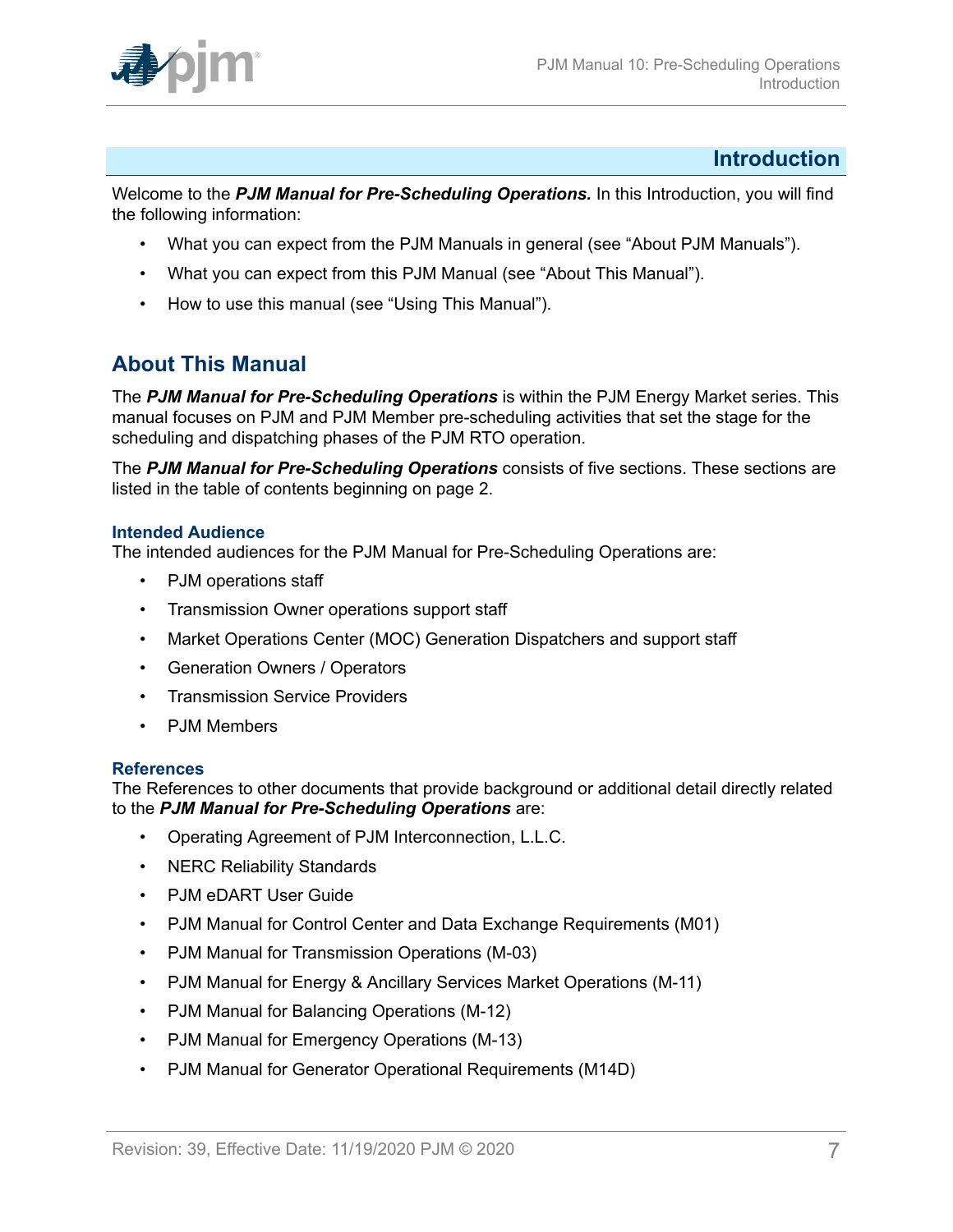

# <span id="page-7-0"></span>**About PJM Manuals**

The PJM Manuals are the instructions, rules, procedures, and guidelines established by PJM for the operation, planning, and accounting requirements of the PJM RTO and the PJM Energy Market. The manuals are grouped under the following categories:

- **Transmission**
- Energy Market
- Regional Transmission Planning Process
- Reserve
- Accounting and Billing
- Administration
- Miscellaneous

For a complete list of all PJM Manuals, go to the Library section on PJM.com

# <span id="page-7-1"></span>**Using This Manual**

We believe that explaining concepts is just as important as presenting the procedures. Therefore, we start each section with an overview. Then, we present details and procedures. This philosophy is reflected in the way we organize the material in this manual. The following paragraphs provide an orientation to the manual's structure

### **What You Will Find In This Manual**

- A table of contents that lists two levels of subheadings within each of the sections
- An approval page that lists the required approvals and a brief outline of the current revision
- Sections containing the specific guidelines, requirements, or procedures including PJM actions and PJM Member actions
- Attachments that include additional supporting documents, forms, or tables in this PJM Manual
- A section at the end detailing all previous revisions of the PJM Manual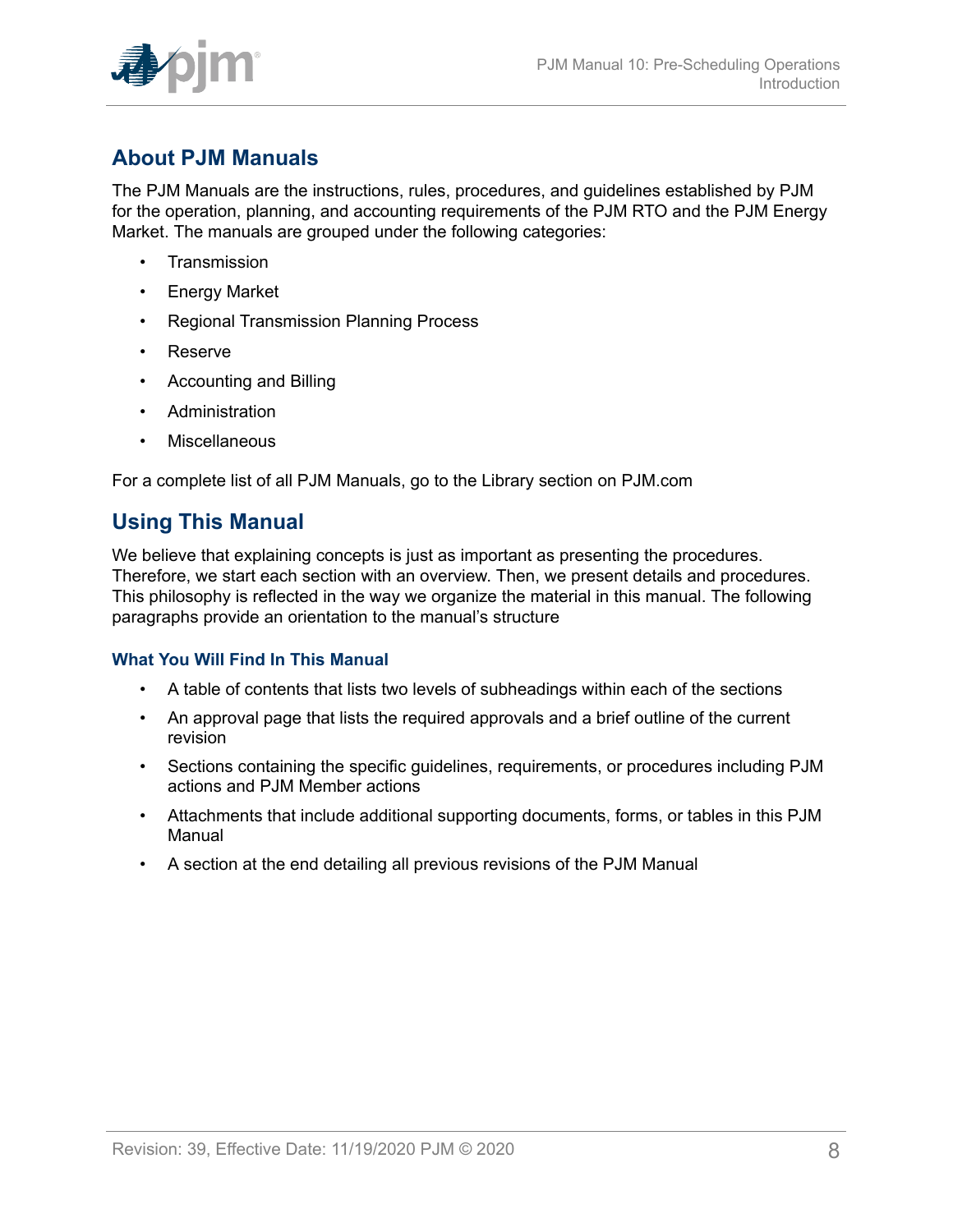

# <span id="page-8-0"></span>**Section 1: Pre-Scheduling Overview**

Welcome to the *Pre-scheduling Overview* section of the *PJM Manual for Pre-Scheduling Operations*. In this section you will find the following information:

- A description of the scope and purpose of pre-scheduling (see "Scope & Purpose of Pre-Scheduling")
- A description of PJM pre-scheduling responsibilities (see "PJM Responsibilities")
- A description of PJM Members' pre-scheduling responsibilities (see "PJM Member Responsibilities")

# <span id="page-8-1"></span>**1.1 Scope & Purpose of Pre-Scheduling**

Operation of the PJM RTO involves many activities by different operating and technical personnel. These activities take place in parallel on a continuous basis, 24 hours a day and are grouped into three overlapping time frames:

- Pre-scheduling Operations
- Scheduling Operations
- Dispatching Operations

In this *PJM Manual for Pre-Scheduling Operations* we focus mainly on the activities that take place before the PJM Energy Market opens each day. Exhibit 1 depicts the Pre-scheduling activities in the form of a timeline. The reference point for the timeline is the "Operating Day", recognizing that every new day becomes an Operating Day. This timeline-type of description is used throughout this PJM Manual and the other *PJM Manuals for* **[Energy & Ancillary](http://pjm.com/~/media/documents/manuals/m11.ashx) Services Market [Operations](http://pjm.com/~/media/documents/manuals/m11.ashx) (M-11)** *and* **[Balancing Operations \(M-12\)](http://pjm.com/~/media/documents/manuals/m12.ashx)**.

PJM Energy Market bidding is described in the *[PJM Manual for Energy & Ancillary Services](http://pjm.com/~/media/documents/manuals/m11.ashx) Market [Operations](http://pjm.com/~/media/documents/manuals/m11.ashx) (M-11)*.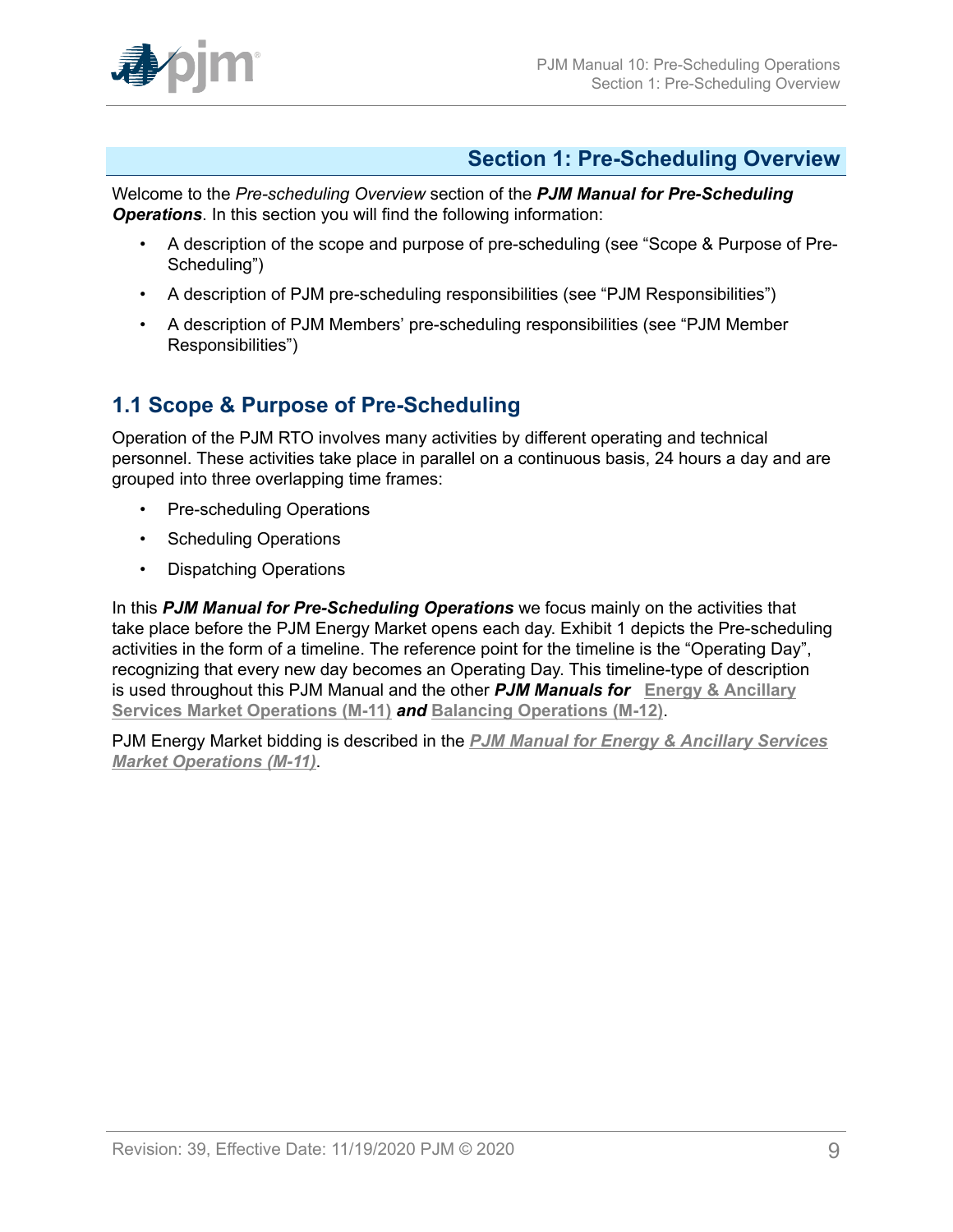

<span id="page-9-1"></span>

*Exhibit 1: Pre-Scheduling, Scheduling and Dispatching Timeline*

The following notation is used in the timeline:

- D represents the Operating Day
- D-30 represents 30 days before the Operating Day
- D+6 represents 6 days after the Operating Day

In this manual we make no special distinction between the terms "price" and "cost". PJM Members submit their bids according to either actual cost or offer price as designated by PJM for each generation resource. For specific information as to the use of price and cost, refer to *PJM Manual for Energy & Ancillary Services Market [Operations](http://pjm.com/~/media/documents/manuals/m11.ashx) (M-11)*.

# <span id="page-9-0"></span>**1.2 PJM Responsibilities**

PJM responsibilities to support pre-scheduling are to:

• maintain data and information relating to generation and transmission facilities in the PJM RTO, as may be necessary or appropriate to conduct the scheduling and dispatch of the PJM Energy Market and PJM RTO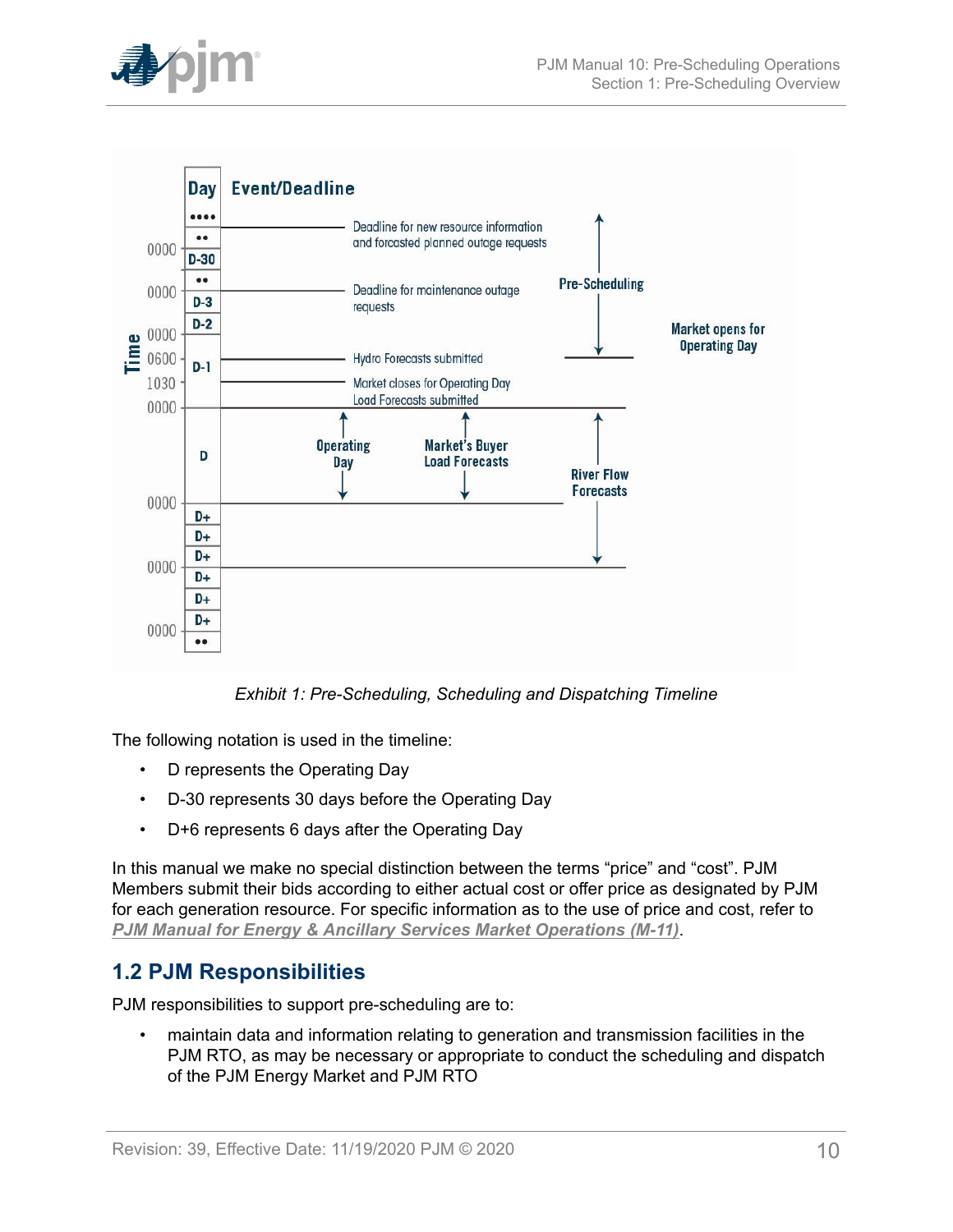

- maintain data and information relating to generation and transmission facilities external to the PJM RTO, as may be necessary or appropriate to conduct the scheduling and dispatch of the PJM Energy Market and PJM RTO with respect to Non-Metered PJM Members
- process and respond to requests for Generation Capacity and Energy resource outages, which are referred to collectively in this manual as generation resources
- perform seasonal operating studies to assess the forecasted adequacy of generating reserves and of the transmission system

#### **Note:**

**PJM reviews this manual annually, with periodic updates as required. PJM coordinates identified issues with PJM TOs, PJM GOs and neighboring RCs. As PJM and neighboring Reliability Coordinators deem necessary, PJM will facilitate conference calls that include neighboring Reliability Coordinators, neighboring Transmission Operators, neighboring Balancing Authorities, PJM TOs and PJM GOs.**

### <span id="page-10-0"></span>**1.3 PJM Member Responsibilities**

Exhibit 2 shows the general structure of the PJM Energy Market according to participation.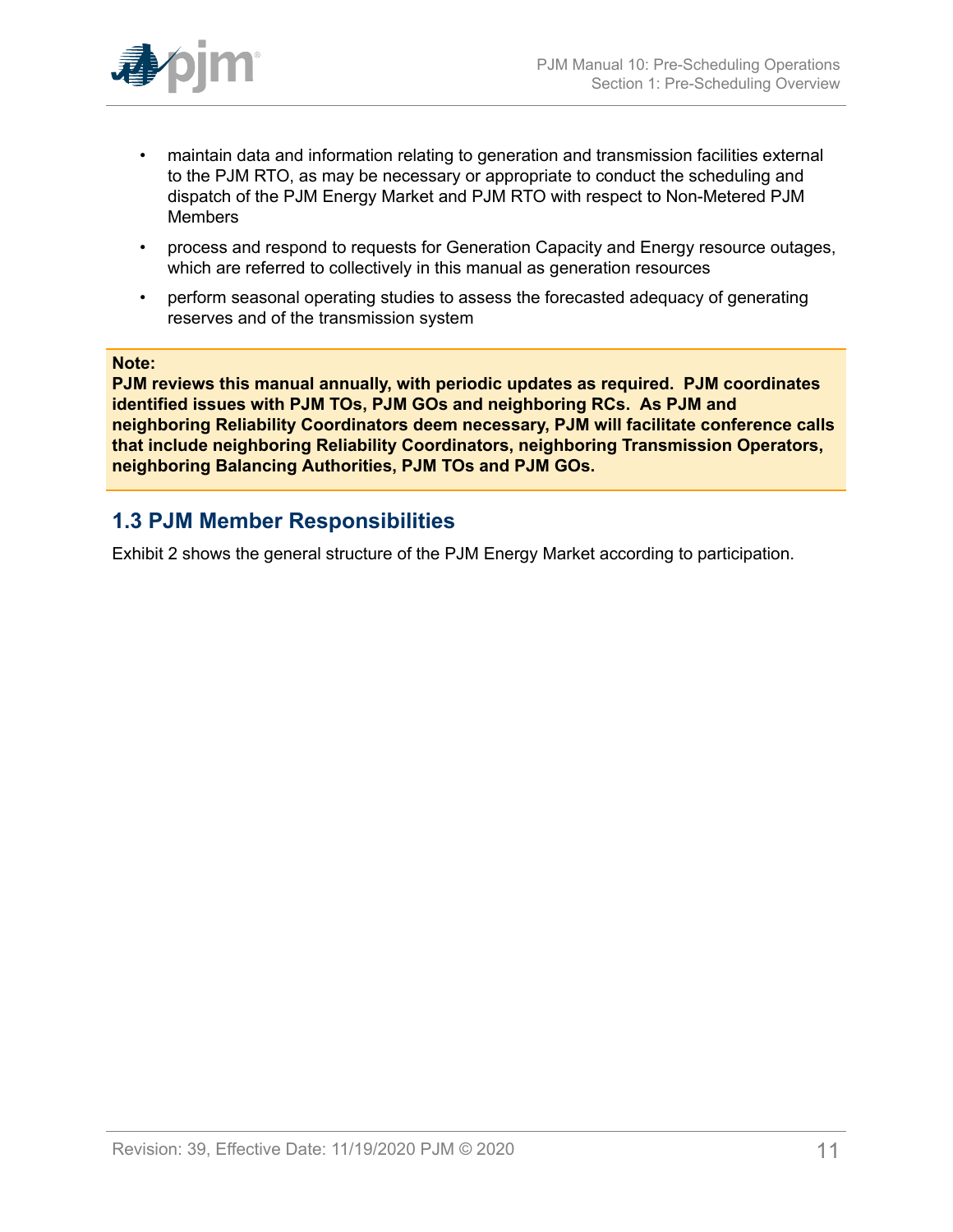

<span id="page-11-1"></span>

| <b>PJM</b> Member    |                 |                     |                 |  |
|----------------------|-----------------|---------------------|-----------------|--|
| <b>Marlet Seller</b> |                 | <b>Marlet Buyer</b> |                 |  |
| Internal             | <b>External</b> | Internal            | <b>External</b> |  |
|                      |                 |                     |                 |  |

*Exhibit 2: PJM Energy Market Structure*

PJM Member pre-scheduling responsibilities are to:

• report to PJM all bilateral transactions that extend beyond the next Operating Day

The Market Seller pre-scheduling responsibilities are to:

- furnish to PJM the information specified in the Offer Data for new generation resources
- furnish to PJM start-up and no-load fees for each resource as specified by Section 1.9.7 of Schedule 1 to the Operating Agreement of PJM Interconnection, L.L.C.
- request approval from PJM for generation resource outages within the PJM RTO

# <span id="page-11-0"></span>**1.4 Unit Startup Notification**

The purpose of the Unit Startup Notification procedure is to place units in a state of readiness so they can be brought online within 48 hours for an anticipated shortage of operating capacity, stability issues or constrained operations for future periods. Alerted unit(s) must be in the state of readiness (i.e. able to be online within 48 hours) in the lesser of (submitted notification time + startup time or 6 days) minus 48 hours. After reaching the state of readiness, if PJM subsequently calls the unit(s) to come online, the unit must be online within 48 hours. Failure to do so will result in a forced outage. PJM will evaluate system conditions daily to determine when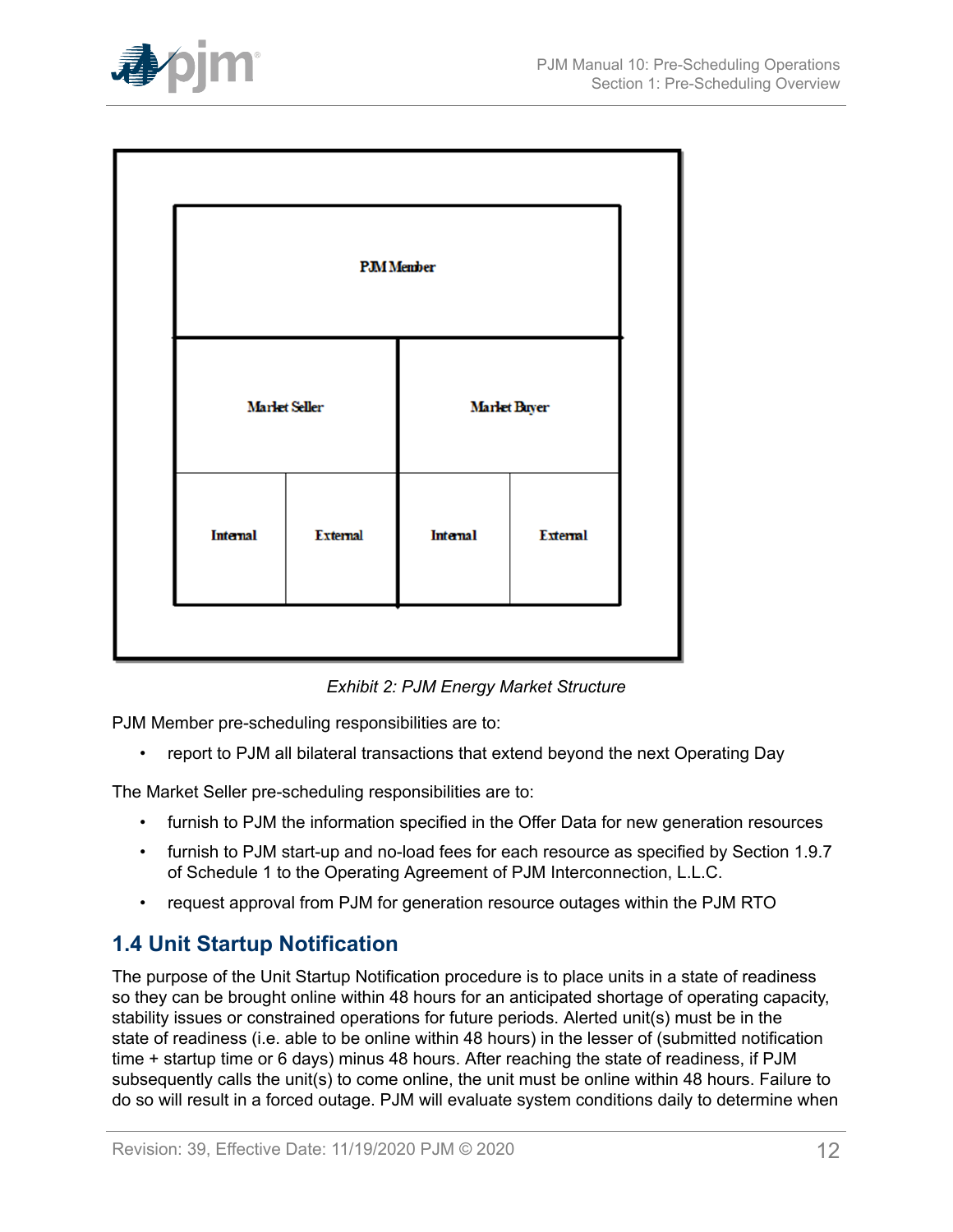

to release unit(s) from the state of readiness or call units to come online. PJM will schedule an amount of long lead time generation anticipated to be needed for the operating day(s) in economic order respecting unit operating parameters. Once a generator is scheduled its offer price is locked for the operating day. Refer to Manual 13, Emergency Procedures for additional information.

### <span id="page-12-0"></span>**1.4.1 Peak Period Months (Jan, Feb, Jun, July and Aug)**

Unit total time to start (submitted notification time + startup time) is limited to 6 days. Unit(s) with greater than 6 days total time to start will be in a forced outage until it can be within the 6 day limit. Units that fail to meet their scheduled online target will be considered to be on a forced outage at that time.

### <span id="page-12-1"></span>**1.4.2 Off-peak Period Months (Mar, Apr, May, Sep, Oct, Nov, Dec)**

Unit notification time may be extended as long as those times accurately reflect the physical time to bring the unit to the beginning of the unit start up sequence. However, if PJM has a need to call the unit(s) with extended notification times, the unit must respond to the call at the lesser of the submitted notification time + startup time or 6 days. Units that fail to meet their scheduled online target will be considered to be on a forced outage at that time.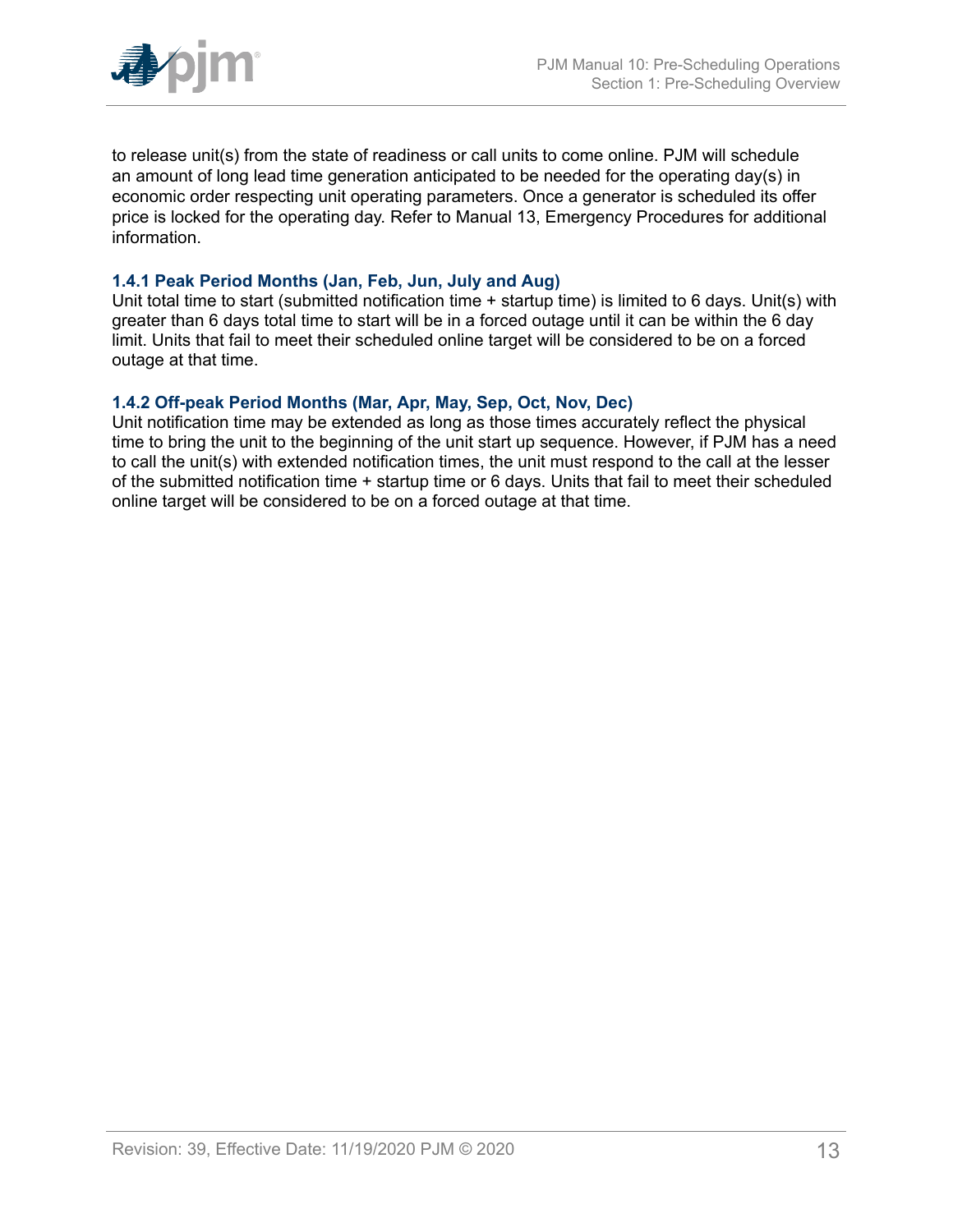

# <span id="page-13-0"></span>**Section 2: Generation Outage Reporting**

Welcome to the *Outage Reporting* section of the *PJM Manual for Pre-Scheduling Operations*. In this section you will find the following information:

What you can expect from the Outage Reporting section in general (see "*Outage Reporting Overview*").

- A description of Planned Outages (see "Planned Outages")
- A description of Maintenance Outages (see "Maintenance Outages")
- A description of Unplanned Outages (see "Unplanned Outages")

# <span id="page-13-1"></span>**2.1 Generation Outage Reporting Overview**

PJM is responsible for coordinating and approving requests for outages of generation and transmission facilities, as necessary, for the reliable operation of the PJM RTO. PJM maintains records of outages and outage requests for these facilities. In this PJM Manual we only consider those outages that are associated with generation. See the PJM Manual for Transmission Operations (M-03) for the treatment of transmission facility outages.

Generation outages fall into the following three categories:

- Planned
- Maintenance
- Unplanned (Forced)

The general procedure begins with the PJM Members requesting outages via the eDART tool. PJM may either accept or reject a specific outage request. The eDART tool is an operational tool and is intended to be real-time and forward-looking. Data in eDART may or may not exactly align with GADS which is a backward-looking historical application. The GADS reporting rules are governed by NERC GADS Data Reporting Instruction. The eDART User Guide located at <https://www.pjm.com/~/media/etools/edart/edart-user-guide.ashx>contains detailed instructions on how information is entered and updated in eDART.

It is important to emphasize that PJM does not "schedule" when generation outages should take place. PJM only accepts/rejects the requests for outages. PJM only rejects outage requests when they affect the reliability of the PJM RTO. It is the responsibility of each PJM Member to determine its own best schedule of outages. Forecasted Planned, Planned, and Maintenance generation outage requests are generally prioritized by PJM based on the order in which they were submitted via eDART, with the earlier submissions having a higher priority.

All generation resources shall provide outage schedule information to PJM via eDART per the timelines established in Sections 2.2, 2.3 and 2.4 of this manual to support PJM's obligations as a Reliability Coordinator and Transmission Operator under several NERC Standards including IRO-002, IRO-008, IRO-017, TOP-001, TOP-002, and TOP-003. Outages on synchronous condensers must also be reported to PJM via eDART and shall be coordinated with the TO to allow the TO to submit corresponding outage requests to PJM.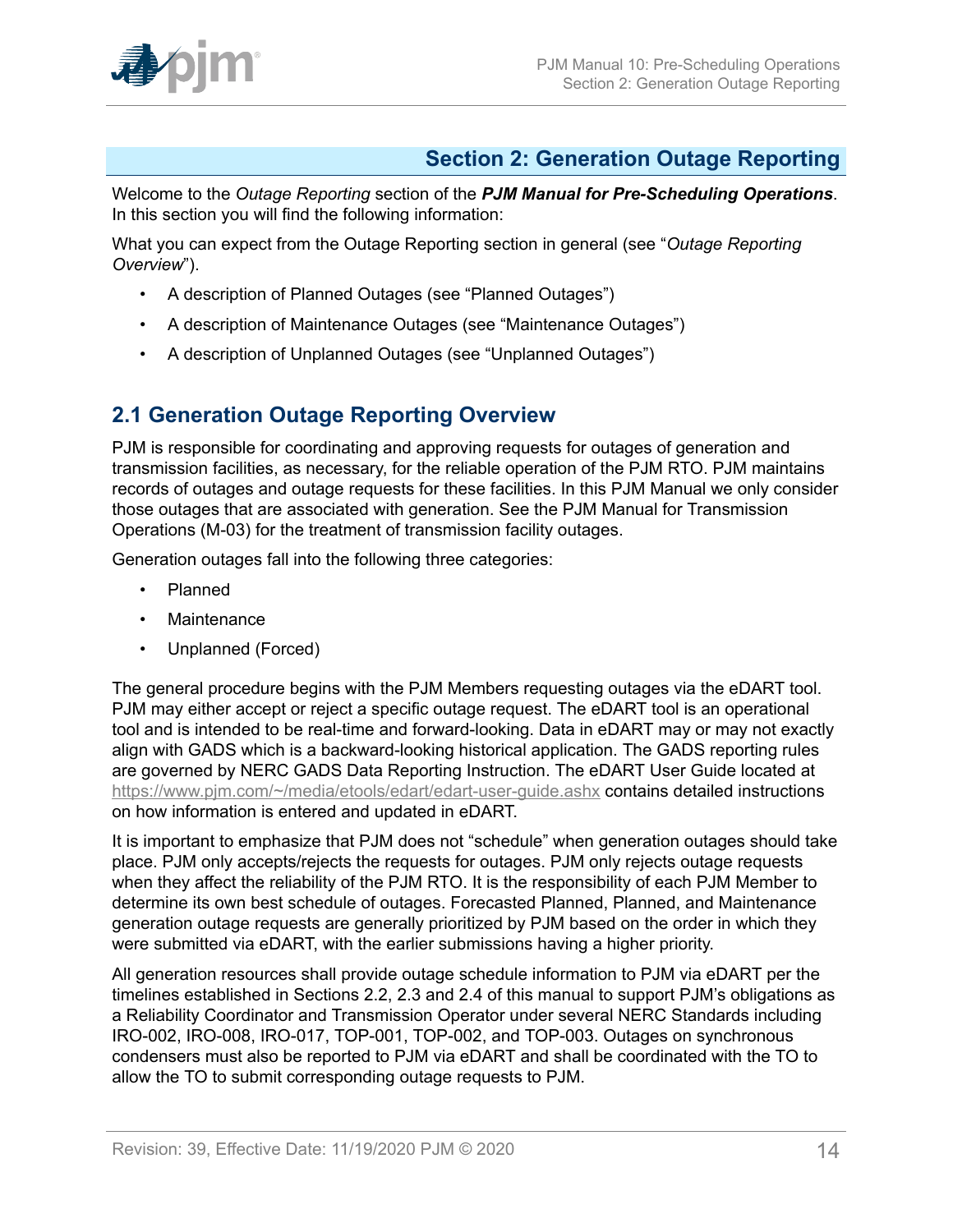

Any time a generation resource has a limitation preventing the unit from achieving eDART Reportable MW, an eDART ticket is required. The eDART Reportable MW is the MW value that is the basis for outage reporting in eDART. It varies by resource type and is not to be confused with RPM committed MW value. The eDART Reportable MW is defined as follows:

| <b>Resource Type</b>                                                                                                                     | eDART Reportable MW                                                                           |
|------------------------------------------------------------------------------------------------------------------------------------------|-----------------------------------------------------------------------------------------------|
| <b>For Capacity Resources</b>                                                                                                            | Total RPM (Owned) Capacity<br>(Committed + Available) MW                                      |
| For Energy Resources, Energy<br><b>Storage Resources, wind and</b><br>solar units                                                        | Based on nameplate rating                                                                     |
| For units that are dynamically<br>transferred into PJM, including<br>pseudo-tied, dynamically<br>scheduled, and block scheduled<br>units | Capacity commitment                                                                           |
| For those units inside PJM and<br>dynamically transferred out of<br><b>PJM</b>                                                           | Based on full nameplate rating                                                                |
| For units that are partially behind<br>the meter (load offset)                                                                           | Based on nameplate rating minus the<br>maximum load the unit expects to serve (year<br>round) |

For reductions driven solely by ambient conditions, an Unplanned eDART "Ambient Air" ticket must be submitted as soon as the reduction in capability is recognized, including during analysis done to support day-ahead offers. For projected reductions, the eDART ticket should reflect the most restrictive limitation anticipated for the day. Ambient Air tickets are not intended to address loss of capability, which should be communicated to PJM Capacity Market Operations via a capacity modification (Cap Mod).

A Maintenance "Ambient Air" ticket, with a negative reduction amount, should be submitted to indicate when generation resources are, or are expected to exceed eDART iCAP. A negative ambient ticket cannot be in effect simultaneously with a positive (reduction) eDART ticket.

The reduction amount on "Ambient Air" tickets should be updated periodically, especially when approaching the peak hour, particularly for Unplanned Outages.

#### **Note:**

Ambient air tickets do not get tracked in GADS in accordance with NERC GADS reporting requirements.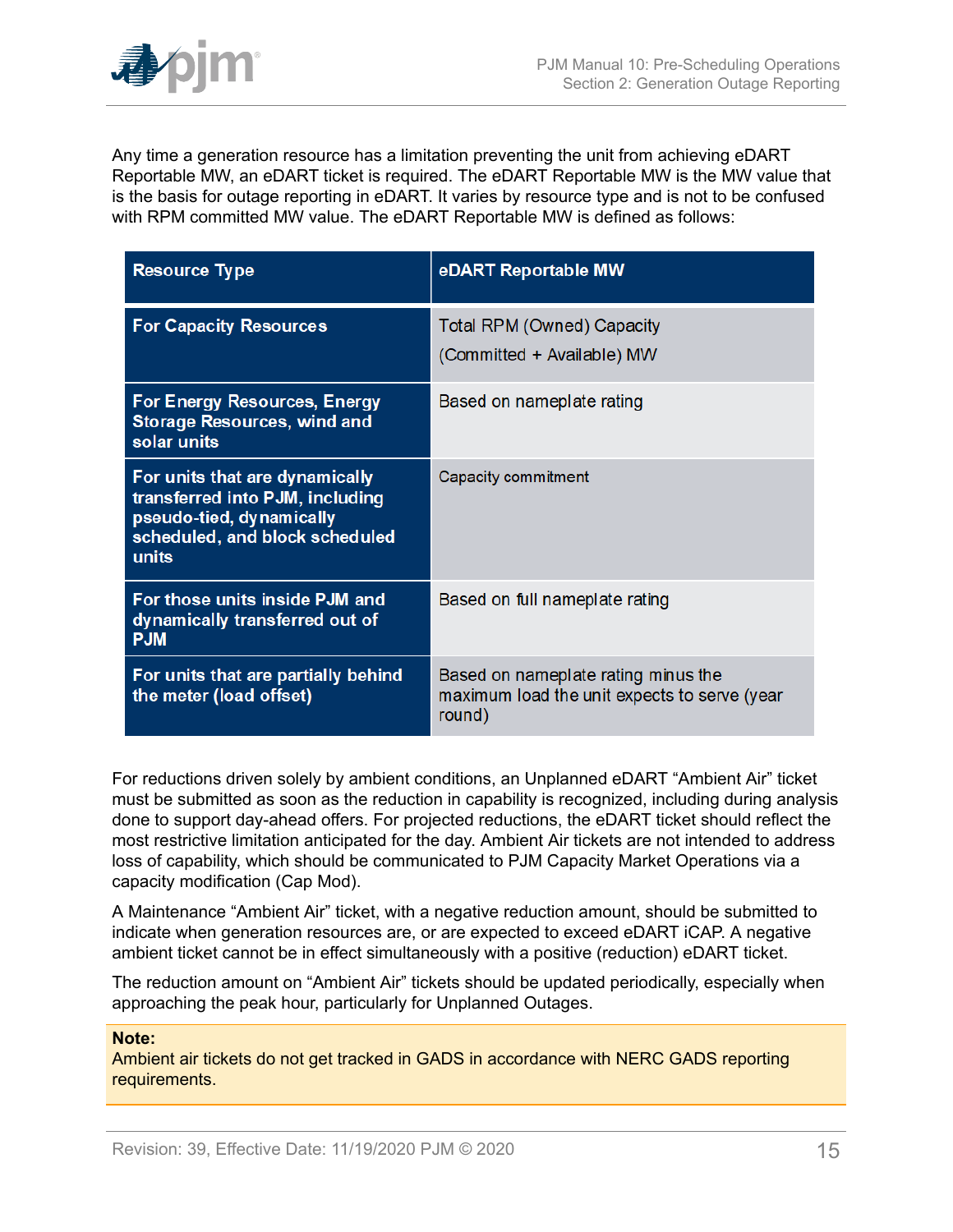

For Generator Planned Outages that require multiple days/weeks for ramp down, a Maintenance Outage should be submitted to account for the ramping period. The initial reduction amount must reflect the expected reduction on day one, with periodic updates being made to reduction amount periodically via eDART revisions as the unit ramps down.

Likewise, for Generator Planned Outages that require multiple days for ramp back to full load, periodic updates should be made to reduction amount periodically via eDART revisions as the unit ramps back to full load.

PJM uses Gen Checkout functionality in eDART for operational purposes to compare Markets Gateway data with eDART tickets to identify any significant differences in unit availability. This tool is not intended to validate that generation resources are meeting their RPM Must Offer requirement. See eDART User Guide for further details on use of Gen Checkout tool. [https://](https://www.pjm.com/~/media/etools/edart/edart-user-guide.ashx) [www.pjm.com/~/media/etools/edart/edart-user-guide.ashx](https://www.pjm.com/~/media/etools/edart/edart-user-guide.ashx)

If all or a portion of a generation resource is made unavailable due to a scheduled or anticipated transmission facility or pipeline outage, the Generation Owner shall submit an outage request corresponding to the timeframe that the generation resource will be made unavailable due to the transmission facility or pipeline outage. The outage may be classified as a Planned / Maintenance Outage only if it is submitted in accordance with submittal rules for Planned / Maintenance Outages outlined in M-10, Sections 2.2 or 2.3. If the transmission facility or pipeline outage is unplanned or emergent, then the Generation Resource is required to submit an Unplanned Outage.

Generation Owners shall notify PJM verbally and via eDART of any scheduled or emergent conditions on common internal plant equipment or external generator-owned switchyard equipment, which results in a single contingency that would cause an outage of multiple generation resources within a minute of each other. Examples of common mode conditions include, but are not limited to, station service transformer outages and switchyard configuration changes that result in multiple generation resources sharing one critical piece of equipment.

An "Informational" (zero-reduction) Maintenance eDART ticket should be submitted to provide PJM dispatch with information pertinent to a generation resource's operations that do not result in curtailed MW output. Examples include, but are not limited to, common mode equipment conditions, alternate fuel not available at dual-fueled unit, and abnormal off-site power configurations at nuclear facilities.

Accurate generation availability projections are needed to ensure adequate reserves are maintained during evaluation of outage requests. For units that have submitted a deactivation notice in accordance with requirements in PJM Manual 14-D, Section 9, unless PJM has identified a reliability or market power issue, within 30 days of PJM approval of deactivation request, the Generation Owner (or PJM) shall

- Cancel all approved eDART tickets scheduled after deactivation date
- Change the end date on all active eDART tickets to be no later than deactivation date.

# <span id="page-15-0"></span>**2.2 Planned Outages**

A Generator Planned Outage is the scheduled removal from service, in whole or in part, of a generating unit for inspection, maintenance or repair with the approval of PJM. Planned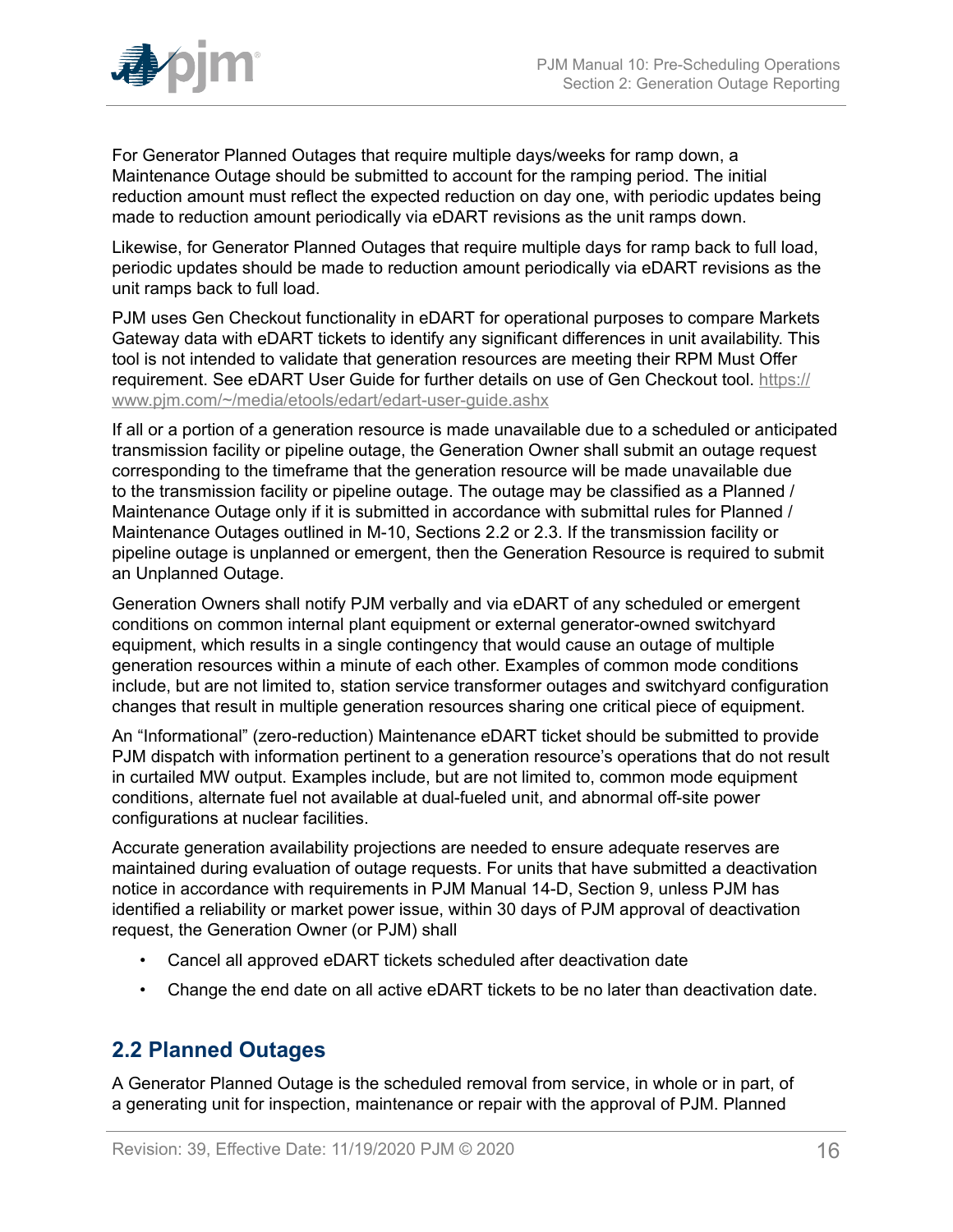

Outages are scheduled by the PJM Members well in advance and are of a predetermined duration. Turbine and boiler overhauls or inspections, testing, nuclear re-fuelings and installation of environmental control systems are typical Planned Outages. Characteristically, Planned Outages usually occur during those seasons of the year when the peak demand on the power system is lowest. Planned Outages have flexible start dates, have a predetermined duration, last for several weeks, and occur only once or twice a year. Planned Outages on generation resources may not be scheduled during the PJM Peak Period Maintenance Season, which is defined as those weeks containing the 24th through 36th Wednesday of the calendar year with the weeks beginning at 0800 hours Monday.

A Generator Planned Outage cannot be revised to extend into the PJM Peak Period Maintenance Season. Any extension of planned outage work that spans into the Peak Period shall be treated as a Forced Outage.

Peak Period Maintenance Seasons are listed in the file linked below: [www.pjm.com/~/media/](http://www.pjm.com/~/media/markets-ops/rpm/2016-2057-peak-period-maintenance-seasons.ashx) [markets-ops/rpm/2016-2057-peak-period-maintenance-seasons.ashx](http://www.pjm.com/~/media/markets-ops/rpm/2016-2057-peak-period-maintenance-seasons.ashx)

### <span id="page-16-0"></span>**2.2.1 Planned Outage Request Procedure**

Refer to the Pre-scheduling Timeline shown in Exhibit 1 as we describe the process for a Planned Outage request.

- In order to be classified as a Planned Outage, the PJM Member submits the initial outage request to PJM through eDART no later than 30 days prior to the Operating Day in which the Planned Outage is to begin. These outages are initially submitted through eDART as Forecasted Planned outages and will automatically change to Planned Outages 30 days prior the start date.
- Upon receipt of the initial Forecasted Planned Outage request, PJM executes the validation process and notifies the PJM Member if the Forecasted Planned Outage request is approved or placed in the pending evaluation category.
- In the event that the Forecasted Planned Outage request is denied following PJM's evaluation, the PJM Member re-evaluates its Planned Outage schedule and submits a new outage request. This process is repeated until the PJM Member submits an outage request that is acceptable. The PJM Member may contact PJM to assist in determining when the outage may be scheduled.
- PJM maintains a record of the approved Forecasted Planned outage requests so that the validation process is kept up to date.

### <span id="page-16-1"></span>**2.2.2 Planned Outage Rules**

1. PJM may withdraw its approval for a Planned Outage by notifying the PJM Member owning or controlling the generation resource in advance of the planned commencement of the outage, in accordance with deadlines for such notice as specified by PJM. Currently the deadline is at least 24 hours in advance. Approval for a Planned Outage is withdrawn only as necessary to ensure the adequacy of reserves or the reliability of the PJM RTO in connection with anticipated implementation or avoidance of emergency procedures.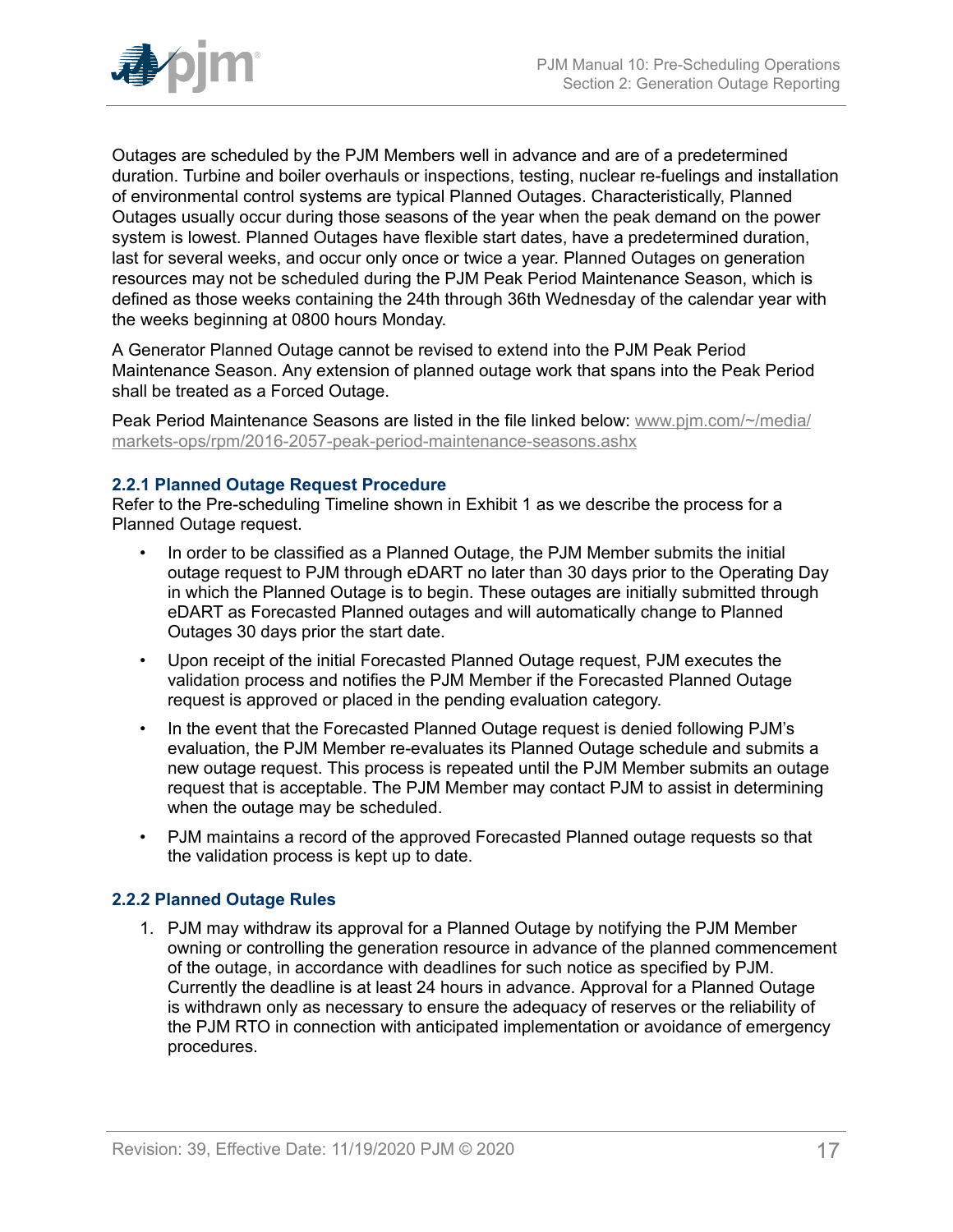

- 2. A PJM Member is not expected to submit offers for the sale of energy or other services or to satisfy delivery obligations from all or part of a generation resource undergoing an approved Planned Outage.
- 3. The PJM Member shall provide PJM with an estimate of the amount of time it needs to return to service any Generation Capacity Resource on a Generator Planned Outage. This estimated "early return time" should be a reasonable estimate of the time it would take to return the unit or a portion of the unit to service that is currently in a Planned Outage. This early return time is intended to be informational and allow the planned scope of work to be completed. The submission of an "early return time" will not affect the Planned Outage estimated end date. PJM may request an update to this time during potential PJM Emergency conditions such as Hot Weather Alerts, Cold Weather Alerts, Maximum Emergency Generation Alerts, etc. The request to update the "early return time" and the expected response time to this request will be via PJM Dispatch communications.
- 4. PJM will coordinate any delays or withdraws of approval of a Planned Outage of a generation resource. PJM will coordinate with the Member to reschedule the Generator Planned Outage of the resource at the earliest practical time. PJM will, if possible, propose alternative schedules with the intent of minimizing the economic impact on the impacted resource.

### <span id="page-17-0"></span>**2.2.3 Planned Outage Extension**

A Planned Outage may be extended beyond its originally estimated completion date in those instances when the original scope of work requires more time to complete than originally scheduled. The outage extension is not used for those instances when unexpected problems or delays are encountered to render the generation resource in question, out of service past the expected date of the Planned Outage.

The request for a Planned Outage Extension must be submitted via eDART at least 48 hours before the end date of the outage, and cannot extend into Peak Period. Failure to provide notice to PJM 48 hours in advance may result in the extension of the outage being categorized as an Unplanned Outage, with a "Forced Date" being applied by PJM in eDART, depending on system conditions.

#### <span id="page-17-1"></span>**2.2.4 Planned Outage Restrictions for Black Start Units**

A Black Start Unit is defined as a generating unit that can start without the assistance of an offsite source of power. Critical black start units are those receiving compensation for providing black start through the PJM Black Start Service as maintained by PJM.

In order to ensure adequate black start capability is available in case of a system restoration, no more than one unit at a black start plant with multiple black start units may be on planned maintenance at any one time (excluding outages on common plant equipment which may make all units unavailable).

In addition, concurrent planned outages at multiple black start plants within a zone may be restricted based on Transmission Owner requirements for black start availability. These restrictions have been predefined, approved by PJM and will be incorporated into the eDART tool. If submission of an outage on a Black Start unit triggers one of these scenarios, the ticket will be placed in "Pending Evaluation" status. In this situation, the Generation Owner must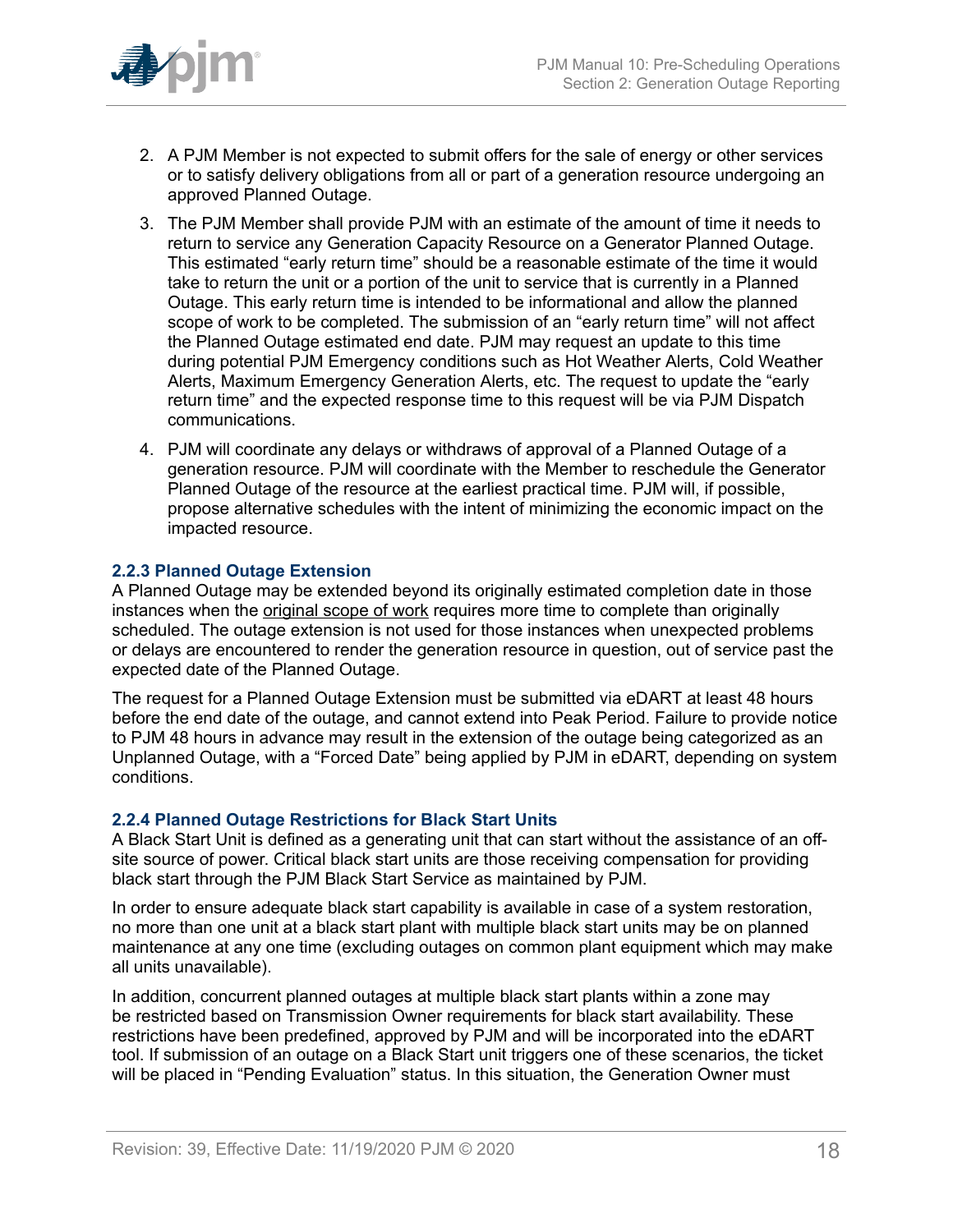

request permission from the Transmission Owner in the zone receiving the Black Start Service via email and provide to PJM prior to ticket approval.

A Generation Owner may substitute another black start unit (currently not designated as critical) at a plant (on the same voltage level) for a black start unit that is on a planned outage to allow a concurrent planned outage of another critical black start unit at a plant to begin. This substituted unit must have a valid black start test within the last 13 months to be considered as an eligible substitution.

# <span id="page-18-0"></span>**2.3 Maintenance Outages**

A Generator Maintenance Outage is the scheduled removal from service, in whole or in part, of a generating unit in order to perform necessary repairs on specific components of the facility with the approval of PJM. Maintenance Outages can be deferred beyond the next weekend but require that the generation resource be removed from service before the next Planned Outage. Characteristically, Maintenance Outages may occur throughout the year, have flexible start dates, are much shorter than Planned Outages, and have a predetermined duration established at the start of the outage. Tube leak repairs, maintenance on mills or pulverizes, testing, and valve repairs are examples of Maintenance Outages.

The duration of a Maintenance Outage is generally limited to a maximum duration of 9 consecutive days (5 days plus the included weekends with the weekend period being defined as starting Friday at 2200 hours and ending Monday at 0800 hours) during the PJM Peak Period Maintenance Season, which is defined as those weeks containing the 24<sup>th</sup> through 36<sup>th</sup> Wednesday of the calendar year with each week beginning on a Monday. The definition of Weekend and Weekday Periods are shown in Exhibit 3. Sequential back-to-back Maintenance Outages for the same work are not permitted if the cumulative outage duration exceeds 9 consecutive days during Peak Period. Also, Maintenance Outages cannot be used to extend a Planned Outage beyond approved end date.

Peak Period Maintenance Seasons are listed in the file linked below: [www.pjm.com/~/media/](http://www.pjm.com/~/media/markets-ops/rpm/2016-2057-peak-period-maintenance-seasons.ashx) [markets-ops/rpm/2016-2057-peak-period-maintenance-seasons.ashx](http://www.pjm.com/~/media/markets-ops/rpm/2016-2057-peak-period-maintenance-seasons.ashx)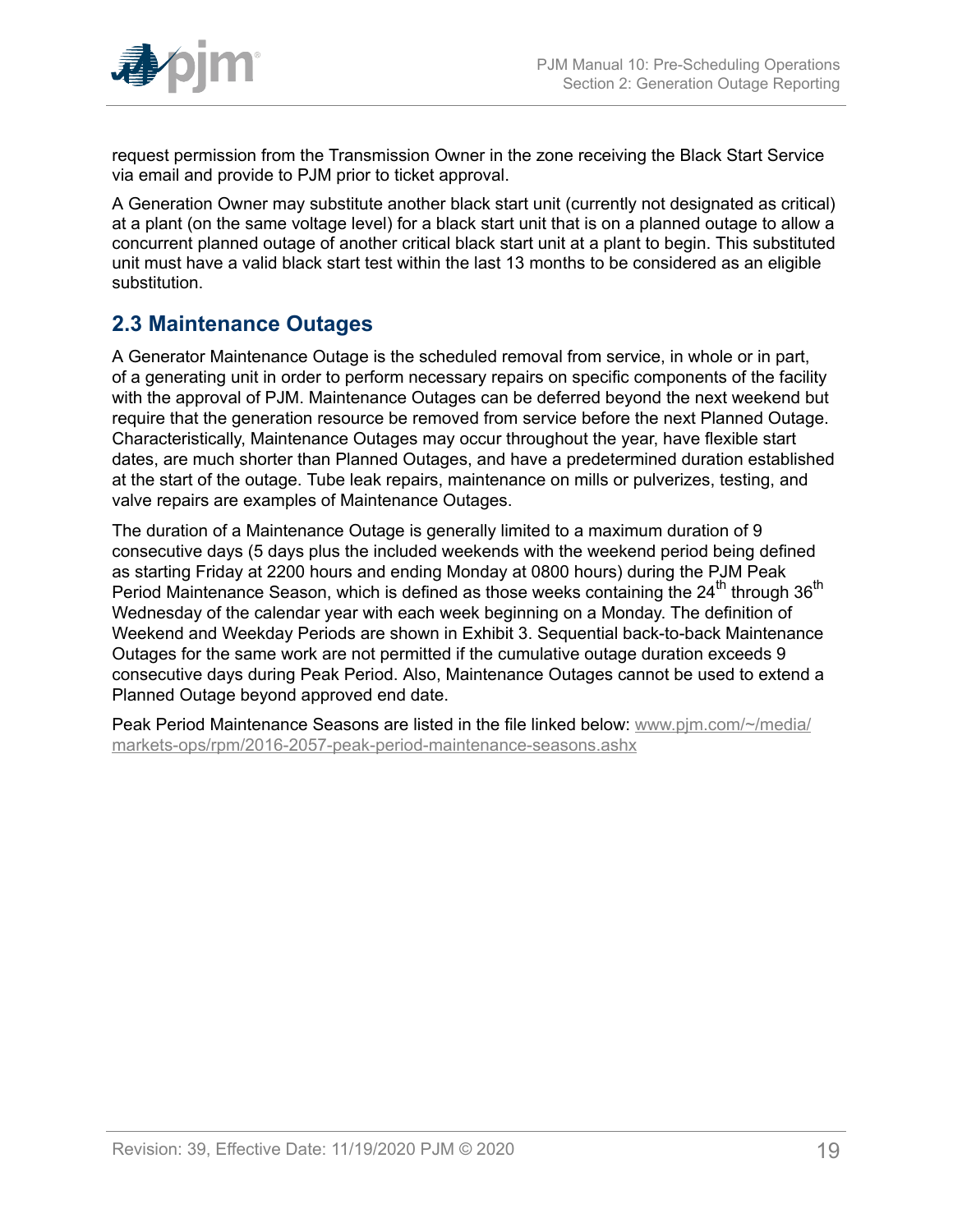

<span id="page-19-1"></span>



*Exhibit 3: Maintenance Outage Timeline*

If a Maintenance Outage request is submitted for a generator outside the Peak Period Maintenance Season and an extended outage poses potential reliability concerns, then the outage duration can be limited to 9 days, same as during the Peak Period Maintenance Season. Examples of reliability concerns include:

- The unit is a critical blackstart unit and another blackstart unit in the area is already on Planned Outage.
- The unit is critical for scheduled transmission work.
- There is a reserve shortage in the area.

### <span id="page-19-0"></span>**2.3.1 Maintenance Outage General Information**

Refer to the Pre-scheduling Timeline shown in Exhibit 1 and the Maintenance Outage Timeline shown in Exhibit 3 as the Maintenance Outage process is described.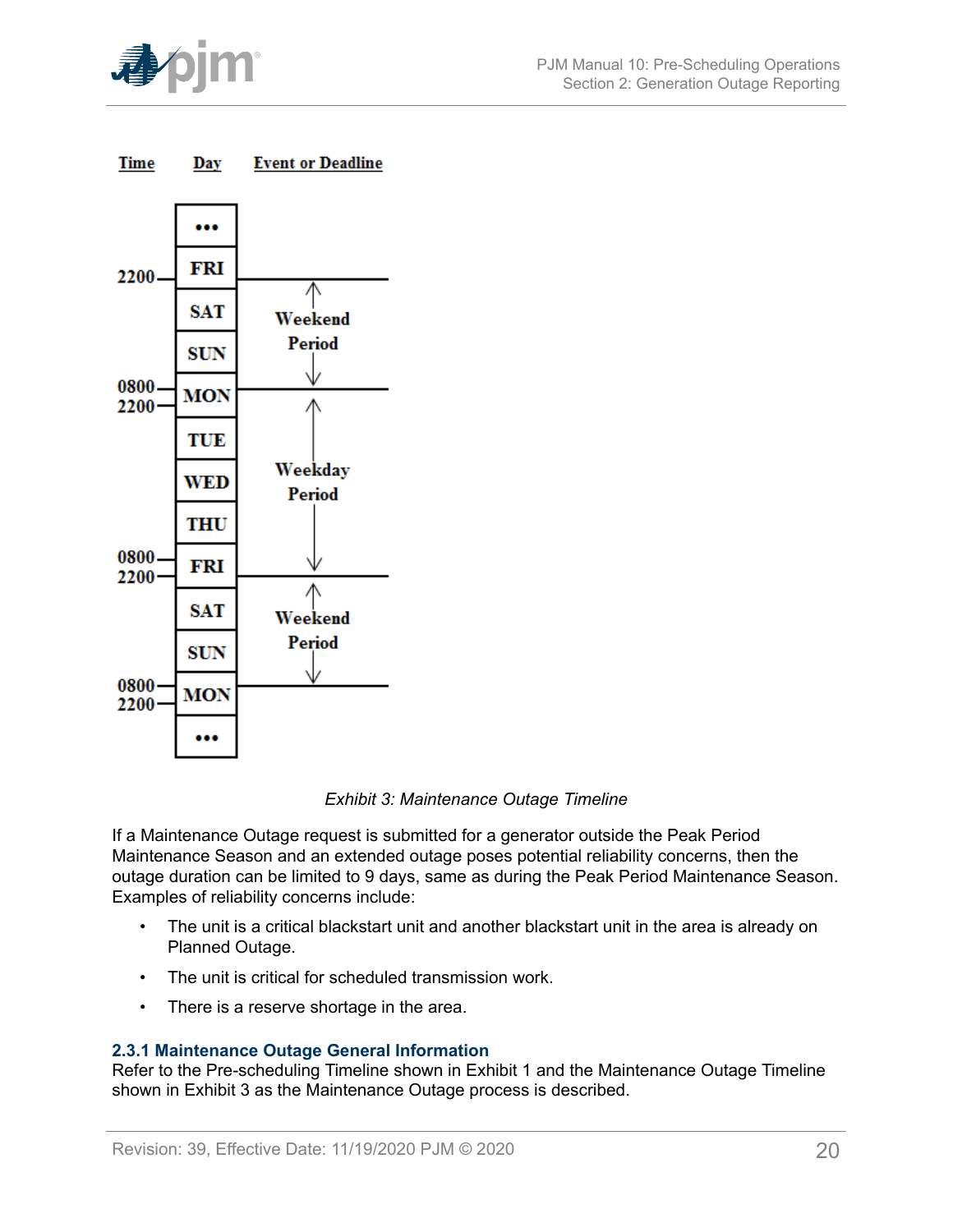

Upon receipt of the initial Maintenance Outage request, PJM executes the validation process and notifies the PJM Member if the Maintenance Outage request is approved or placed in the pending evaluation category via eDART. In the event that the Maintenance Outage request is denied following PJM's evaluation, the PJM Member re-evaluates its Maintenance Outage request and submits a new outage request. The PJM Member may contact PJM to assist in determining when the outage may be scheduled.

The Weekend Period is defined from Friday at 2200 to Monday at 0800. Therefore, during the week, an outage is considered a Maintenance Outage if, at the time of the request to the PJM dispatcher, the generation resource can carry load at its present capacity beyond the next Monday morning at 0800. If the release of a generation resource is requested during the weekend, the outage is considered a Maintenance Outage if, at the time of the request to the PJM dispatcher, the generation resource can carry load at its present capacity beyond Monday morning, 0800 of the following weekend.

Three examples are given, as follows:

- 1. If an outage request is submitted to PJM and it can be postponed, it is the responsibility of the PJM dispatcher to decide, as directed by the PJM RTO conditions, whether the outage should be postponed. If the PJM dispatcher decides that the outage should be postponed beyond the next weekend and the generation resource fails before 0800 on Monday, the outage is considered an Unplanned Outage.
- 2. If the PJM dispatcher decides that the outage should be postponed beyond the next weekend and the generation resource fails beyond that weekend, but before the scheduled start time of the outage, the outage is considered a Unplanned Outage; provided, that the component which failed is the component which would have been repaired as specified in the original request. The outage request must be properly documented to explain this situation. This allows internal PJM calculations to consider the fact that the PJM dispatcher requested deferral of the event.
- 3. If the PJM dispatcher decides that the outage should not be postponed, but the outage is postponed by the PJM Member and the generation resource fails, the outage is considered an Unplanned Outage.

### <span id="page-20-0"></span>**2.3.2 Maintenance Outage Rules**

1. Approval of a Generator Maintenance Outage of a generation resource shall be withheld or withdrawn only as necessary to ensure the adequacy of reserves or the reliability of the PJM Region. In addition, if PJM determines that it must rescind its approval of a Generator Maintenance Outage of a Generation Capacity Resource that is already underway in order to preserve the reliable operation of the PJM Region, PJM will provide the Member at least 72 hours advance notice and enter a Recall Date into eDART. If ticket is not completed by Recall Date, a Forced Date will be added to the ticket, and the field label will change to Forced Date. The Member shall be required to make the Generation Capacity Resource available for normal operation within 72 hours and if the generator is not made available for normal operation by 72 hours after the notice of the rescission of the approval of the Generator Maintenance Outage, the remaining time the resource continues on the outage it shall be deemed to have experienced a Generator Forced Outage as set forth in OATT, Attachment K-Appendix, section 1.9.3 (see also OATT, Attachment K-Appendix, section 1.9.4). If PJM withholds, withdraws or rescinds approval of a Generator Maintenance Outage, it shall coordinate with the Member to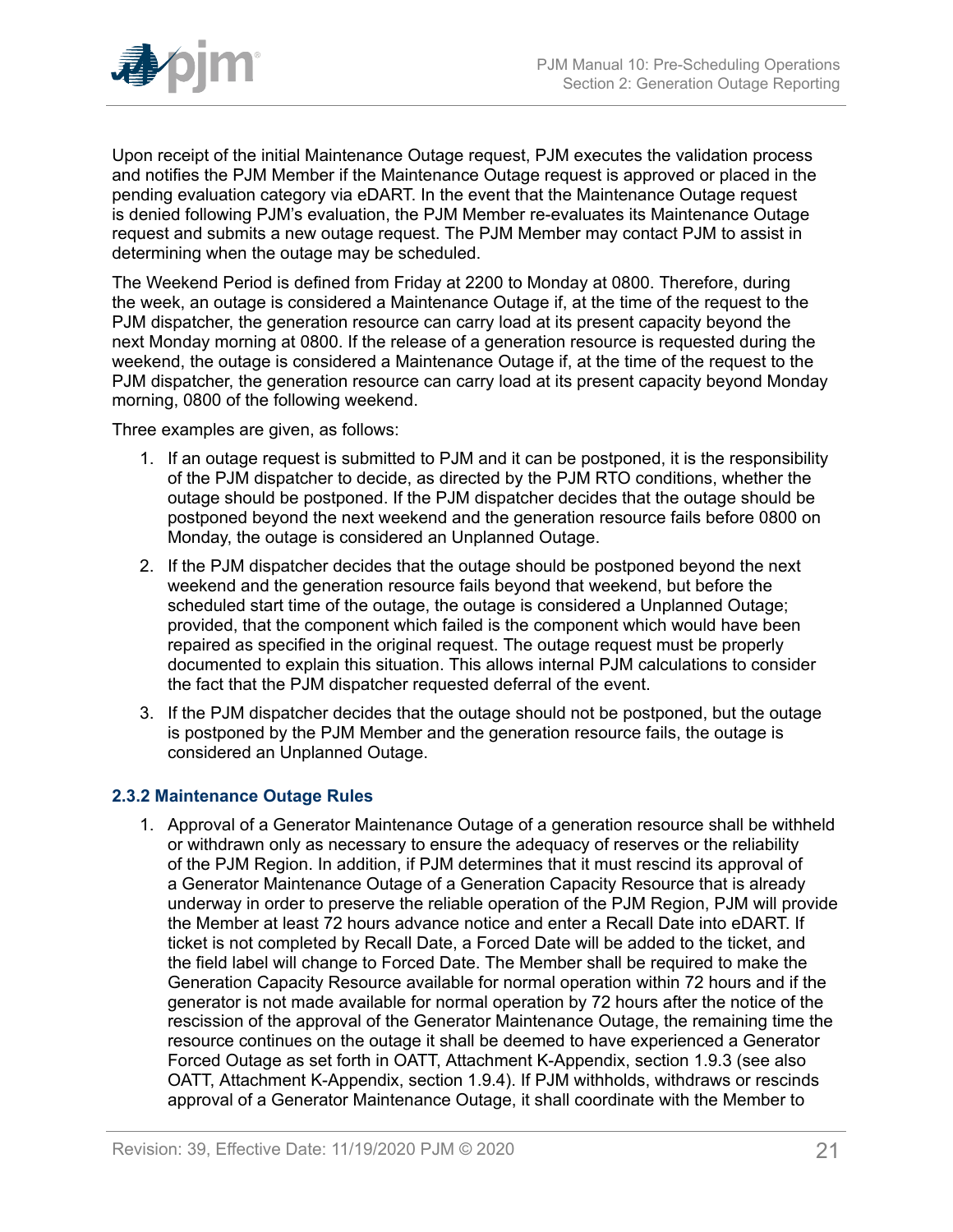

reschedule the Generator Maintenance Outage at the earliest practical time. PJM shall, if possible, propose alternative schedules with the intent of minimizing the economic impact on the Member.

- a. If the Maintenance outage eDART ticket has not been closed by the recall time, a Forced Outage date and time will be added to the existing Maintenance Outage and the outage will be treated as a Forced Outage, with a Forced Date added to the Maintenance ticket. These Forced Outages may be converted back to Maintenance Outages after the recall period has ended.
- b. Once PJM notifies the members that Maintenance Outages have been cancelled or withdrawn, this status will remain in effect until PJM notifies the Members that Maintenance Outages may be approved.
- c. To enhance reliability during the on-peak hours when Maintenance Outages have been recalled, short duration Maintenance Outage or reduction requests over offpeak hours, for items such as boiler deslags, valve tests, inspections, etc., may be approved.
- 2. Maintenance Outages should be submitted no later than three days prior to the operating day in which the Maintenance Outage is scheduled to begin. Under certain conditions, maintenance outages submitted greater than three days in advance may be approved automatically following a programmatic reliability analysis considering the reserve maintenance margin and local reliability issues. Maintenance Outages submitted with less than three days' notice will not be automatically approved and will initially be designated as "Pending Evaluation." Pending Evaluation outages will be approved or denied based on a manual review of reserve maintenance margins and local reliability issues
- 3. A PJM Member is not expected to submit offers for the sale of energy or other services or to satisfy delivery obligations, from a part of the generation resource undergoing an approved full or partial Maintenance Outage.

### <span id="page-21-0"></span>**2.3.3 Maintenance Outage Extension**

A Maintenance Outage may be extended beyond its originally estimated completion date in those instances when the original scope of work requires more time to complete than originally scheduled. The outage extension is not used for those instances when unexpected problems or delays are encountered to render the generation resource in question, out of service past the expected date of the Maintenance Outage.

The request for a Maintenance Outage extension must be submitted before the last approved end date/time. Failure to provide notice to PJM in advance will result in the extension of the outage being categorized as an Unplanned Outage, with a "Forced Date" being applied by PJM in eDART.

# <span id="page-21-1"></span>**2.4 Unplanned (Forced) Outages**

A Generator Unplanned (Forced) Outage is an immediate reduction in output or capacity or removal from service, in whole or in part, of a generating unit by reason of an Emergency or threatened Emergency, unanticipated failure, or other cause beyond the control of the owner or operator of the facility. If the Generator has any advanced knowledge of an imminent unplanned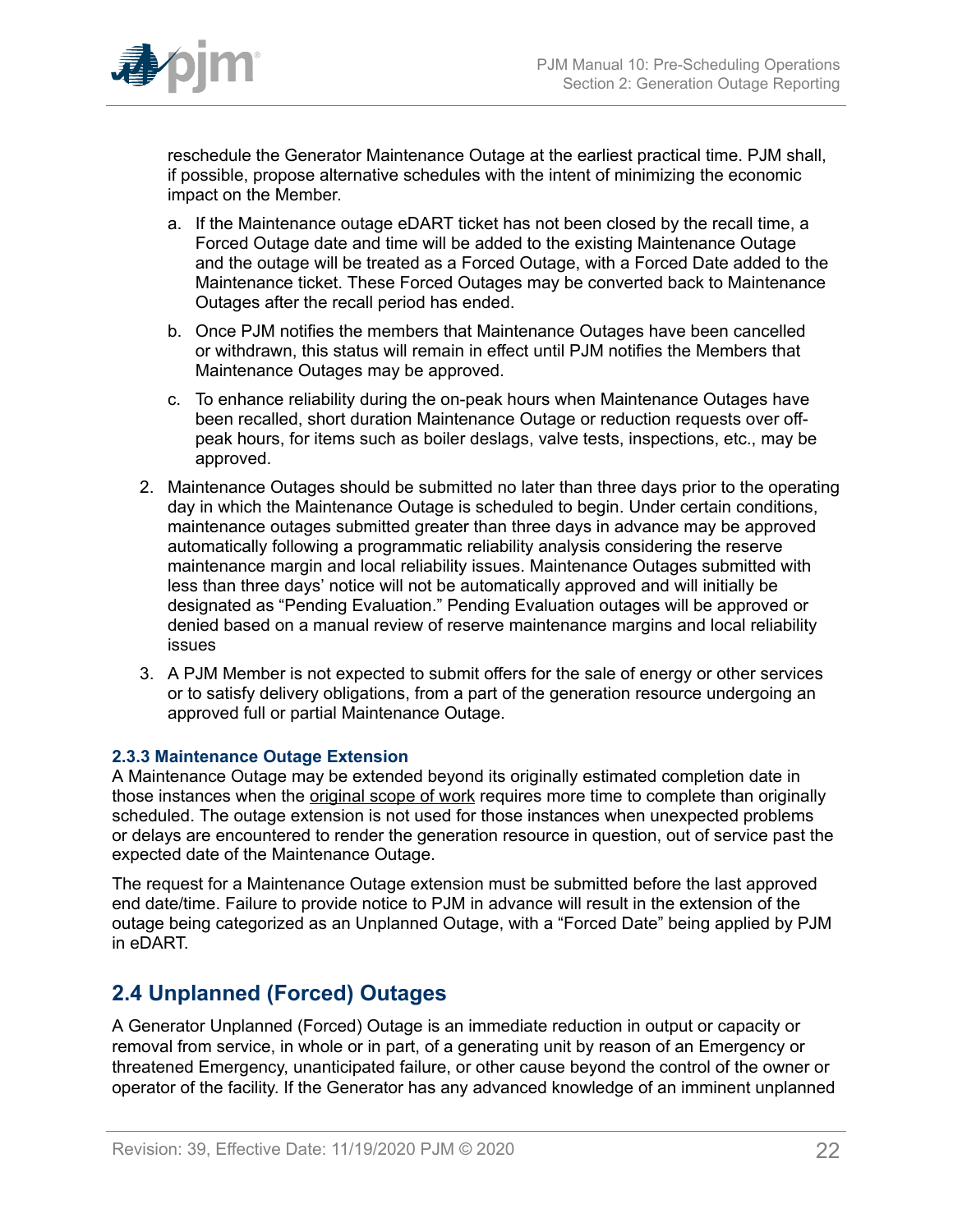

outage, the Generator shall notify PJM with as much lead-time as practical. Members that own or control a generation resource are expected to:

- Inform PJM of the Unplanned Outage as promptly as possible
- Submit an Unplanned Outage ticket via eDART
- As soon as possible following the start of the outage:
- Provide PJM with the expected date and time that the generation resource will be made available
- Provide PJM the reason for the outage

PJM acknowledges the Unplanned Outage and records the outage via eDART. A PJM Member is not expected to submit offers for the sale of energy or other services or to satisfy delivery obligations, from a part of the generation resource undergoing an approved full or partial Unplanned Outage.

# <span id="page-22-0"></span>**2.5 Outage Reporting for Facilities Providing PJM Black Start Service**

All units providing PJM Black Start Service shall report outages on cranking diesel generators or any other station auxiliary equipment that will affect the ability of the unit to provide Black Start Service. The outages shall be reported via eDART as "Informational" for the main Black Start Unit with a zero MW reduction (assuming that the work will not be restricting the normal operation of the unit) and in the description area of the eDART ticket the work being done that restricts the black start capability should be included. If the cause is work on the cranking diesel generator(s), the outage cause "cranking diesel" shall be entered in eDART. If the work is on any other station auxiliary equipment that renders the Black Start Service unavailable, the outage cause "black start auxiliary equipment" shall be used. These outages shall be reported on a prospective basis whenever possible.

Units performing black start testing shall submit an eDART ticket as follows:

- If the unit is offered as unavailable in Markets Gateway, or if unit could not be online in accordance with startup and notification parameters in Markets Gateway, then an eDART ticket reflecting a full reduction should be submitted.
- If the unit is offered as available in Markets Gateway, and unit could be online in accordance with startup and notification parameters in Markets Gateway, then an eDART "Informational" ticket, with a 0 MW reduction should be submitted.

If the unit decides to cancel or end the test early and make the unit available to PJM, contact PJM Dispatch and/or update Markets Gateway and eDART ticket accordingly.

# <span id="page-22-1"></span>**2.6 Ending Outages in eDART**

The end of a MW outage or MW reduction in eDART should be recorded as follows:

1. If the unit (or the portion of the unit that is reduced) is scheduled to operate by PJM (day ahead or real-time) or self scheduled by the unit owner/operator, the outage should end when the work is complete and the unit synchronizes to the grid.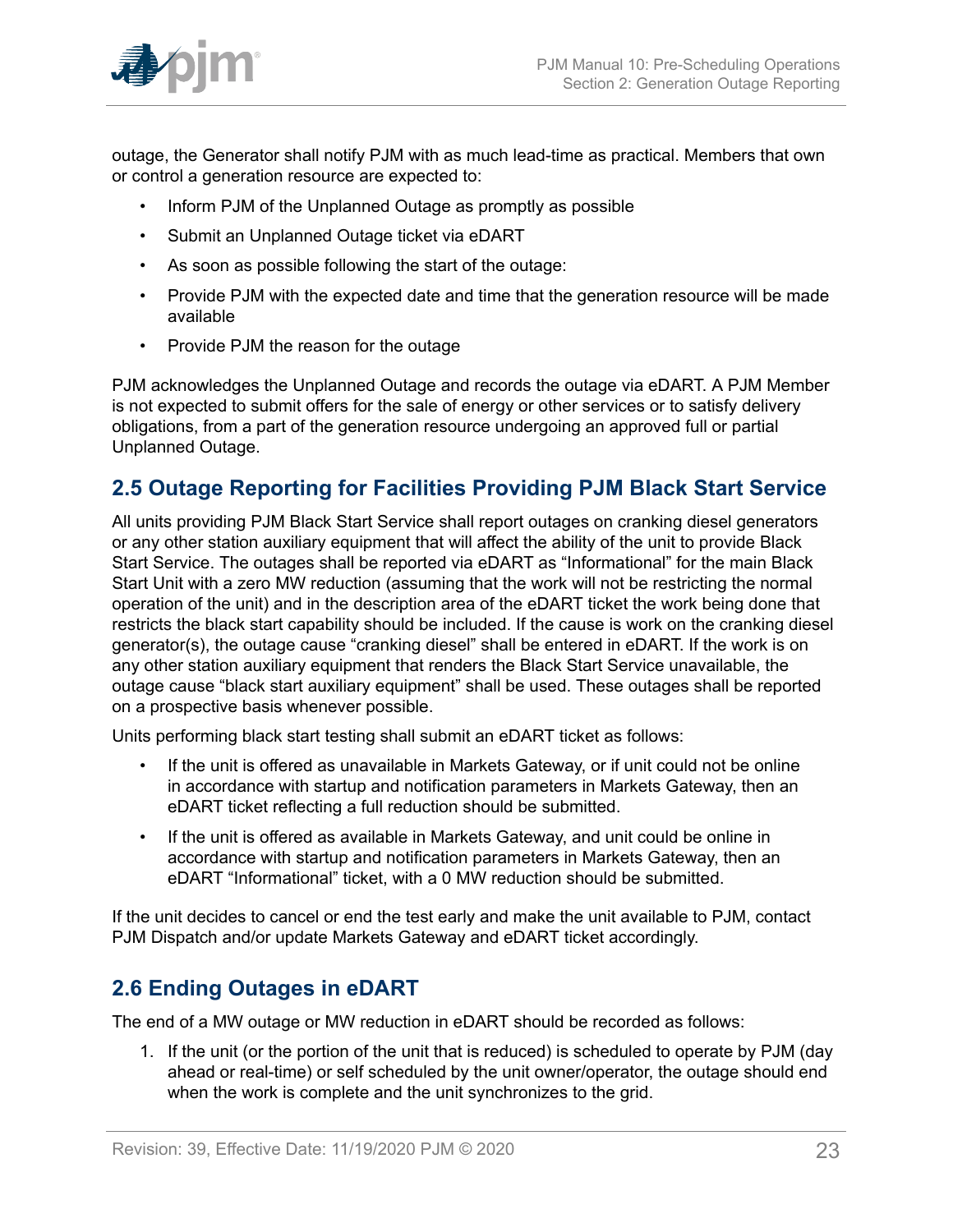

- 2. If the unit is not scheduled by PJM or not self scheduled by the unit owner/operator, the outage should end when the work is complete and the unit is available to start up if required.
- 3. For outages where major work was performed, such as unit overhauls, nuclear refueling outages, etc., the unit owner/operator may, if approved by PJM, keep the outage active as a partial reduction and change the reduction as the unit increases output to full load.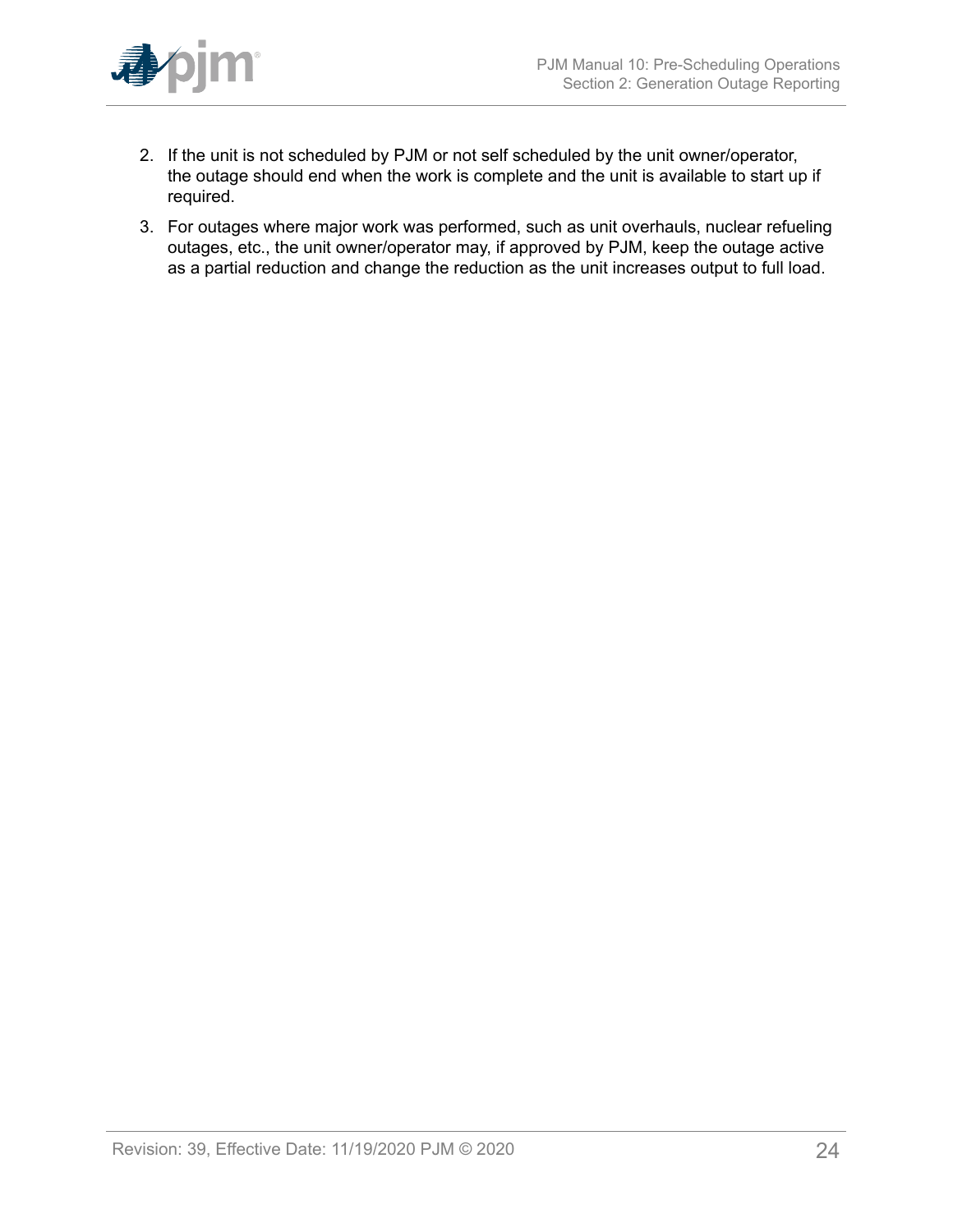

### <span id="page-24-0"></span>**Section 3: Reserve Requirements**

Welcome to the *Reserve Requirements* section of the *PJM Manual for Pre-Scheduling Operations*. In this section you will find the following information:

- A description of each type of Reserve (see "Reserve Definitions").
- How Reserve Requirements are determined (see "Requirement Determination").
- A description of the PJM Day-ahead Scheduling (Operating) Reserve Requirements (see "PJM Day-ahead Scheduling (Operating) Reserves").

# <span id="page-24-1"></span>**3.1 Reserve Definition**

Reserve represents the generating capability that is "standing by" ready for service in the event that something happens on the power system, such as the loss of a large generator. (Reference NERC Performance Standard BAL-002-1, Disturbance Control Performance, and PJM Manual 12, Attachment D). The severity of the event determines how quickly the reserves have to be picked up. Exhibit 4 illustrates how PJM classifies the different types of reserve.

<span id="page-24-3"></span>

| Day-ahead Scheduling (Operating) Reserve | Reserve Beyond 30<br><b>Minutes</b> |                            |  |
|------------------------------------------|-------------------------------------|----------------------------|--|
| Contingency (Primary) Reserve            |                                     | <b>Secondary Reserve</b>   |  |
| $(T \leq 10$ Minutes)                    |                                     | 10 Min. $\leq$ 30 Minutes) |  |
| Synchronized                             | Non-Synchronized                    |                            |  |
| Reserve                                  | Reserve                             |                            |  |
| (Synchronized)<br>(Off-Line)             |                                     |                            |  |
| T = Time Interval Following PJM Request  |                                     |                            |  |

*Exhibit 4: Graphic Representation of Reserves*

### <span id="page-24-2"></span>**3.1.1 Day-ahead Scheduling (Operating) Reserve**

Day-ahead Scheduling (Operating) Reserve is reserve capability including:

- 1. generating capability and/or equivalent generating capability scheduled to operate in excess of the forecast hourly integrated PJM RTO load that can be converted fully into energy within 30 minutes from the request of the PJM dispatcher or,
- 2. load that can be removed from the system in 30 minutes from the request of the PJM dispatcher.

Based on the time required to effect the reserve energy incremental contribution, Day-ahead Scheduling (Operating) Reserve is subdivided into Contingency (Primary) Reserve and Secondary Reserve.

### **Contingency (Primary) Reserve**

NERC utilizes the term Contingency Reserves, which are on/off-line reserves available within 15 minutes. PJM criteria require response within 10 minutes. For the purposes of this manual, Contingency and Primary reserves are interchangeable. Contingency (Primary) Reserve is reserve capability that can be converted fully into energy or load that can be removed from the system within 10 minutes of the request from the PJM dispatcher.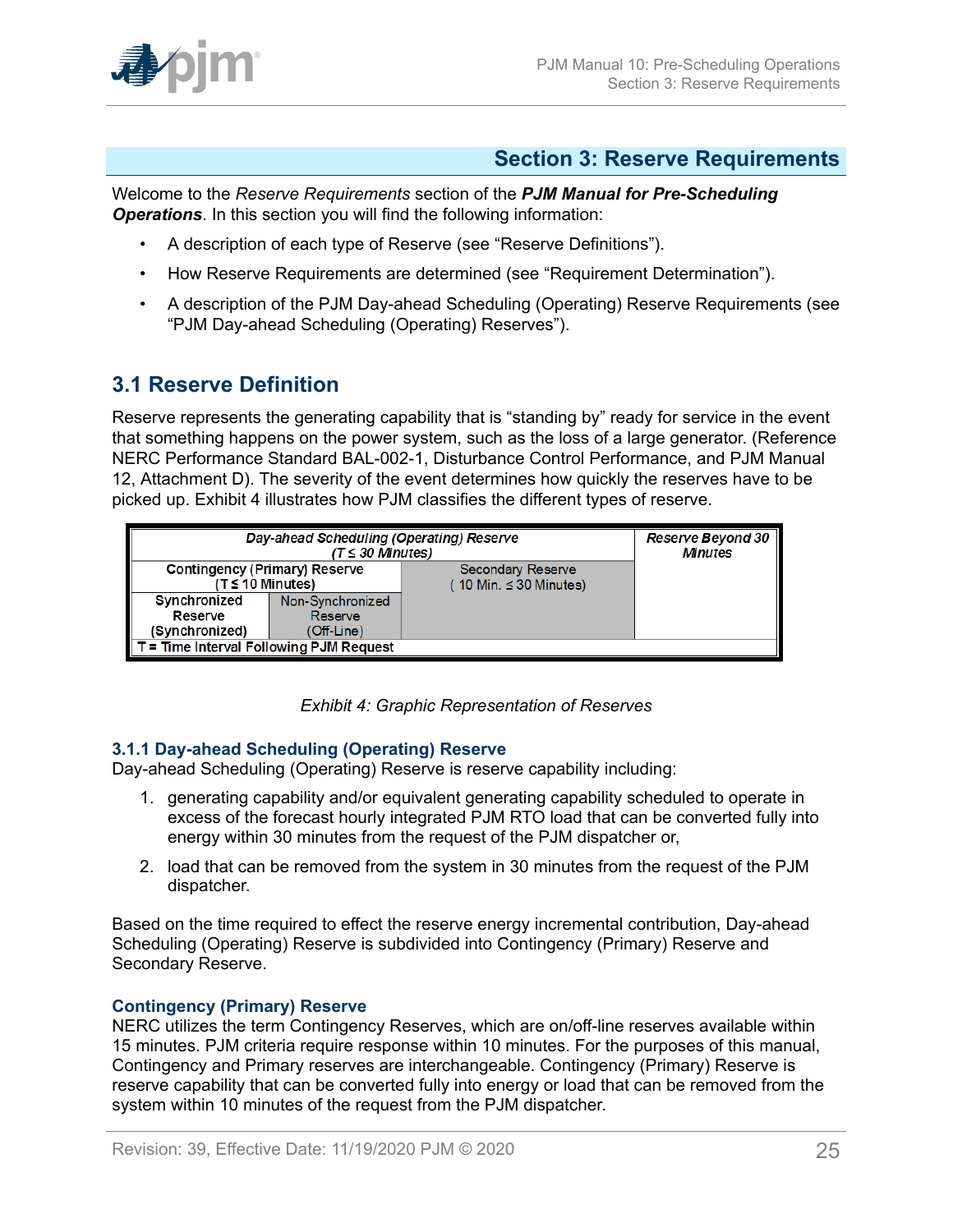

Based on the operating status of the facility that is providing the reserve capability, Contingency (Primary) Reserve is subdivided into Synchronized Reserve and Non-Synchronized Reserve.

### **Synchronized Reserve**

Synchronized Reserve is reserve capability that can be converted fully into energy or load that can be removed from the system within 10 minutes of the request from the PJM dispatcher and must be provided by equipment electrically synchronized to the system. Included as Synchronized Reserve are:

- the increase in the output energy level of a synchronized generator which can be attained within 10 minutes;
- the reduction in load from a synchronized resource which can be attained in 10 minutes;
- the load of a pumped hydro resource currently synchronized in the pumping mode and capable of being shut down within 10 minutes (provided that the PJM dispatcher had determined that the loss of the generating capability which the pumping would provide would not seriously affect future PJM RTO reliability); and
- the maximum output energy level that could be attained within 10 minutes on a resource operating as a synchronous condenser, provided that:
	- o it has been determined that the loss of voltage control that would occur by reversing the synchronous condenser to generating mode would not seriously affect future PJM RTO reliability; and
	- o the interruption of the resource's synchronization is not required during transfer to the generating mode.

#### **Non-Synchronized Reserve**

Non-Synchronized Reserve is reserve capability of a resource that can be fully converted into energy within 10 minutes of the request from the PJM dispatcher and is provided by equipment not electrically synchronized to the system. Included as Non-Synchronized Reserve is the maximum output energy level of a resource which can be attained within 10 minutes from the PJM dispatcher's request to initiate the starting sequence.

The resources that generally qualify in this category are currently shutdown run-of-river hydro, pumped storage hydro, industrial combustion turbines, jet engine/expander turbines, and diesel generators.

#### **Secondary Reserve**

Secondary Reserve is reserve capability that can be fully converted into energy or load that can be removed from the system within a 10-to-30 minute interval following the request of the PJM dispatcher. Resources providing Secondary Reserve need not be electrically synchronized to the system.

### <span id="page-25-0"></span>**3.1.2 Requirement Determination**

In the daily operation of the PJM RTO, the requirement is to operate generating capability and/or equivalent generating capability as required to carry the load reliably and economically by providing reasonable protection against instantaneous load variations in excess of the hourly integrated values, load forecasting error, and loss of system capability due to generation equipment failure or malfunction and by providing reasonable capability for frequency regulation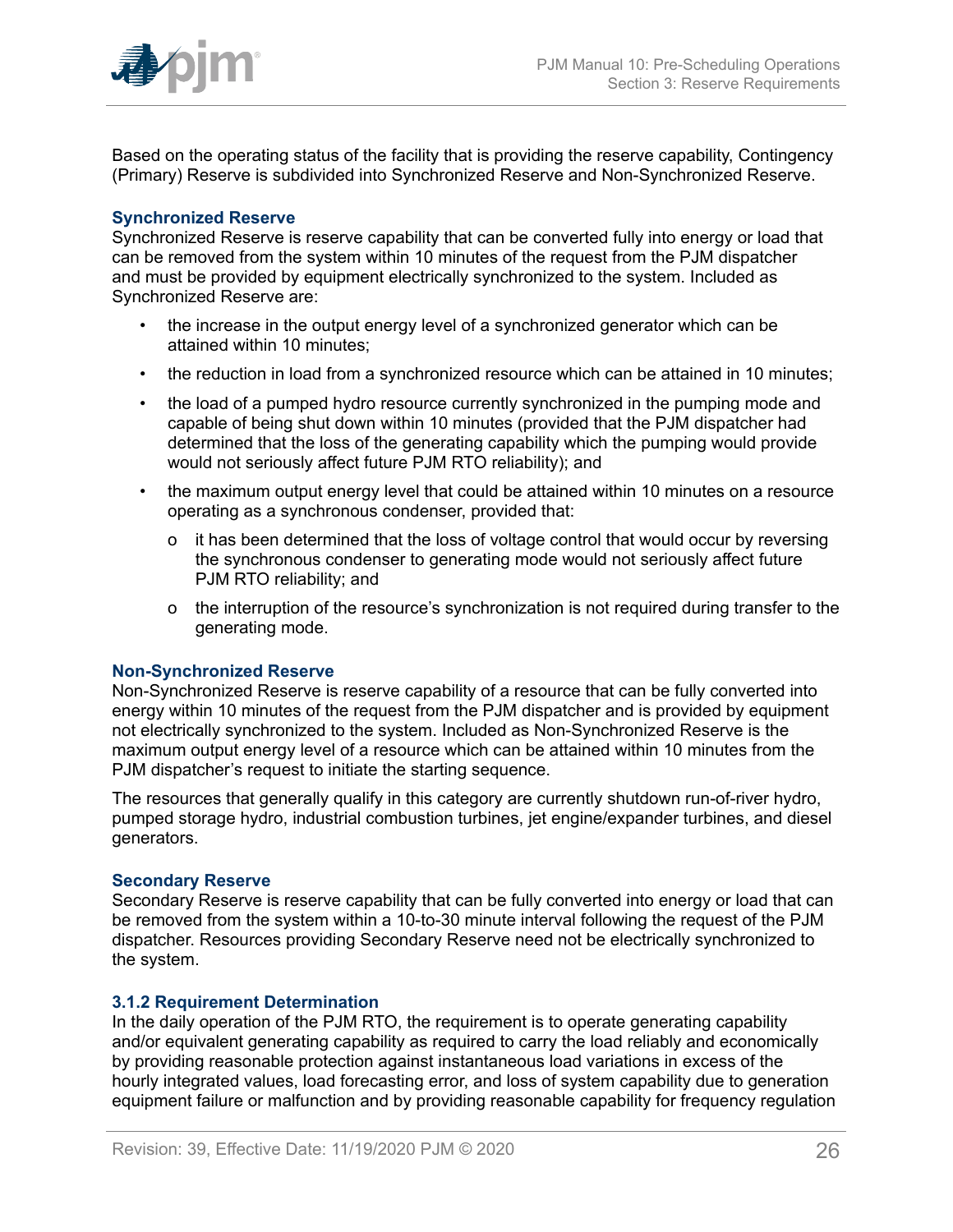

and area protection. The amount of reserve capability necessary to obtain this requirement is established and reviewed periodically by PJM.

Reserve requirements are lower-limit reliability requirements. Synchronized Reserve, Non-Synchronized Reserve and Secondary Reserve have a priority sequence based on the level of reliability which each provides. Synchronized Reserve, being the most reliable, can also qualify for a requirement which requires Non-Synchronized Reserve or Secondary Reserve. Likewise, Non-Synchronized Reserve can also qualify for a requirement which requires Secondary Reserve. Since the system is to be operated in the most economical manner while satisfying each reserve requirement, economics dictate the extent to which more reliable reserve excesses can be applied to subordinate reserve categories.

Capacity backed purchases from external systems do not qualify as PJM RTO reserve but may permit the attaining of reserve on participant-owned equipment. Non-capacity backed purchases cannot permit the attaining of reserve on participant-owned equipment.

#### **Note:**

PJM Emergency Operations Manual (M-13), Section 2: Capacity Emergencies, Part 2.2, Reserve Requirements, provides a table which illustrates Reserve Requirements for the RFC and SERC footprints of the PJM RTO.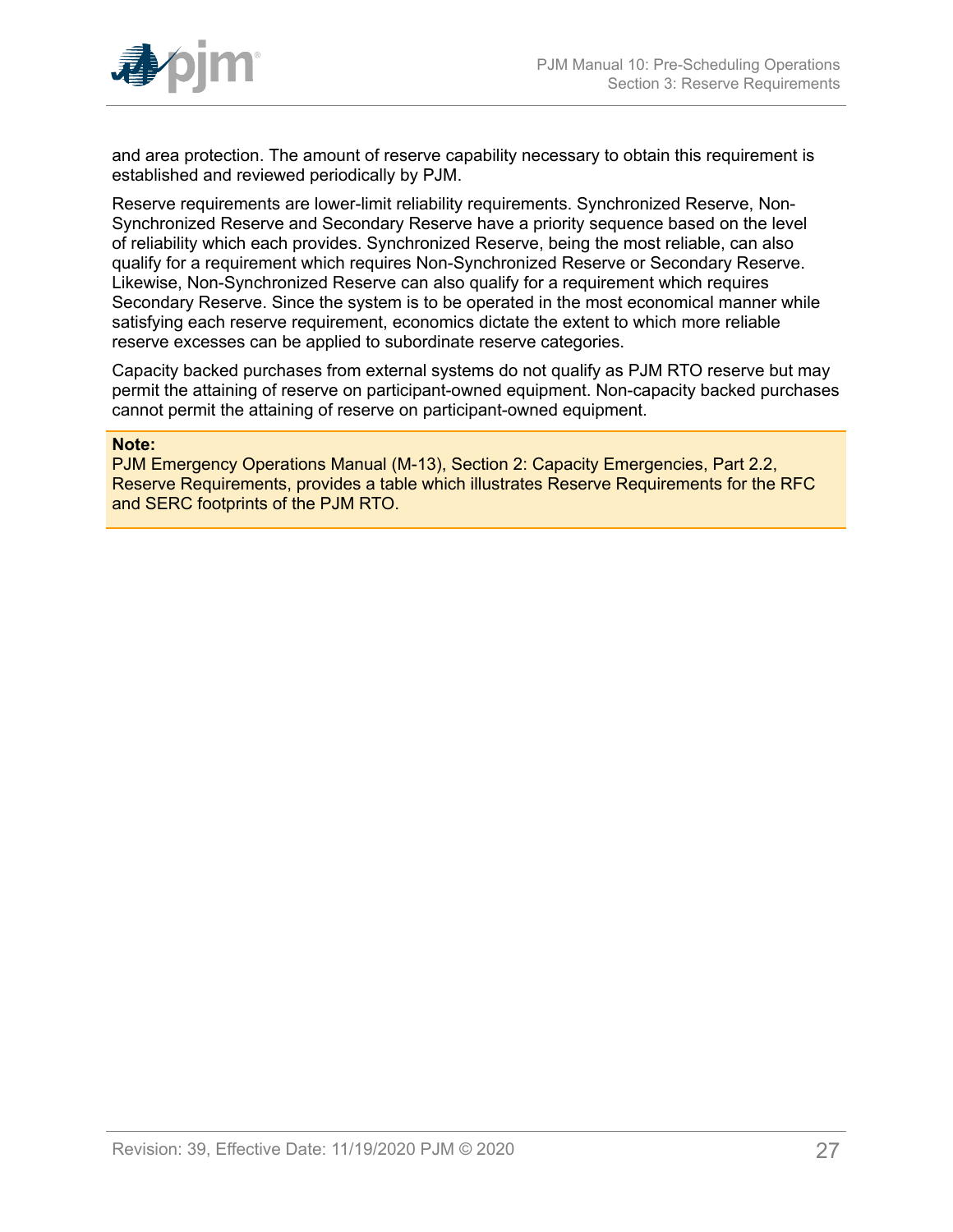

# <span id="page-27-0"></span>**Section 4: Regulation Requirements**

Welcome to the *Regulation Requirements* section of the *PJM Manual for Pre-Scheduling Operations*. In this section, you will find the following information:

- A description of Regulation (see "PJM Regulation Service")
- A description of Regulating Resource Availability (see "Regulating Resource Availability")
- A description of Regulating Resources (see "Regulating Resource Characteristics")

# <span id="page-27-1"></span>**4.1 PJM Regulation Service**

The FERC Order 888 requires that the Transmission Service Providers within the PJM RTO provide the Ancillary Services for Regulation and frequency response. Since PJM is operating the PJM RTO, the Regulation and frequency response Ancillary Service is being coordinated by PJM.

NERC requires that the PJM RTO maintain regulating capability in order to match short-term deviations in system load. Regulation refers to the control action that is performed to correct for load changes that may cause the power system to operate above or below 60 Hz. To correct for these deviations from 60 Hz, PJM assigns the load changes to its faster responding resources, called regulating resources. By assigning regulation, PJM is better able to control the performance of the power system. Regulation is also referred to as regulation action or regulation response.

Regulation for the PJM RTO is supplied by resources that are located within the metered electrical boundaries of the PJM RTO. Regulation is scheduled in the following ways:

- Self-Scheduled Resources
- PJM RTO Regulation Market

Refer to the PJM Manual for *Energy & Ancillary Services Market [Operations](http://pjm.com/~/media/documents/manuals/m11.ashx) (M-11)* and the *[PJM Manual for Balancing Operations \(M-12\)](http://pjm.com/~/media/documents/manuals/m12.ashx)* for additional details regarding regulation requirements and regulation resource edibility and characteristics.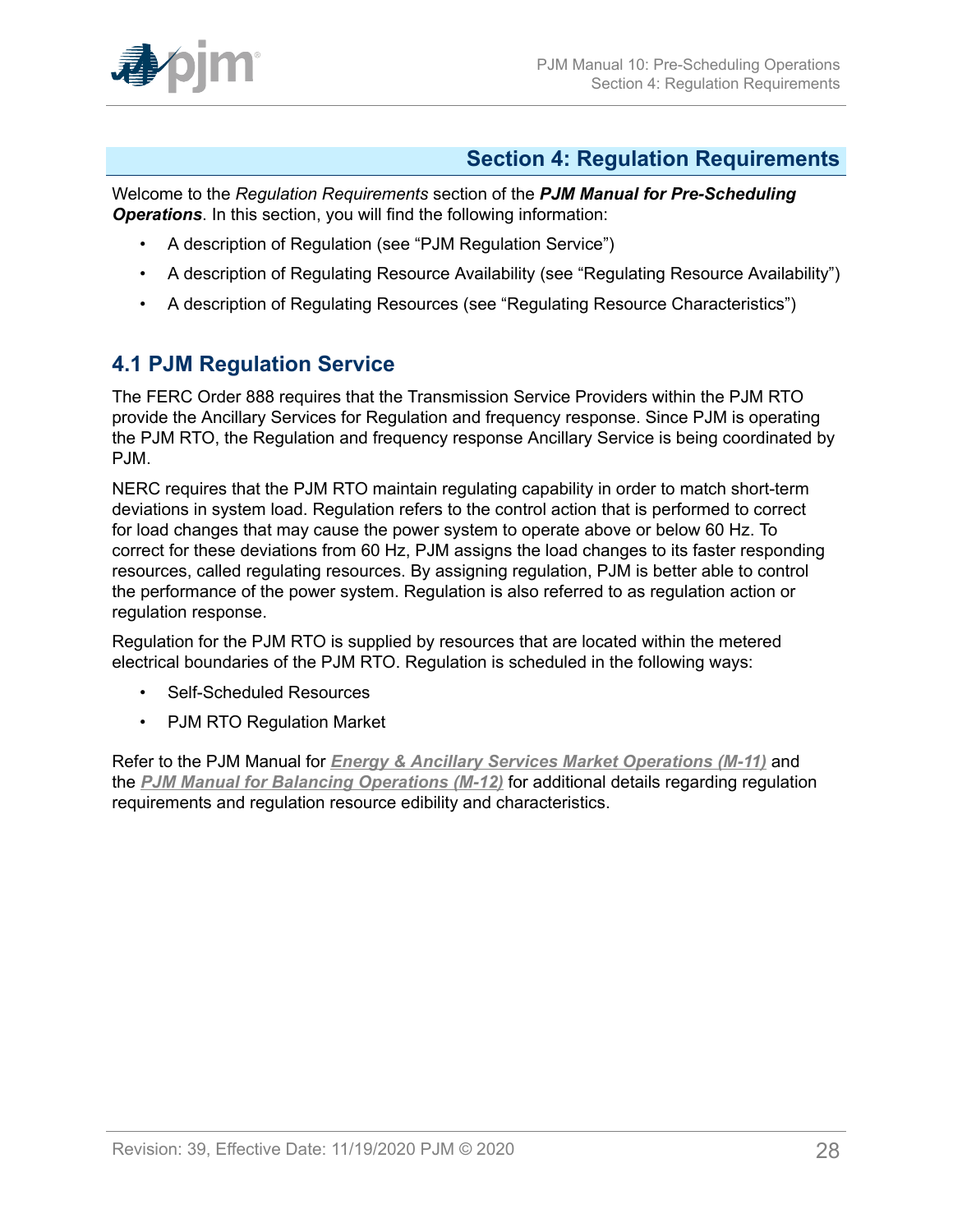

# <span id="page-28-0"></span>**Section 5: Maintaining Market Information**

Welcome to the *Maintaining Market Information* section of the *PJM Manual for Pre-Scheduling Operations*. In this section, you will find the following information:

- A description of the Markets database (see "Markets Database").
- A description of the Market Sellers' inputs (see "Market Seller Inputs").
- A description of Bilateral Transaction inputs (see "Bilateral Transaction Inputs").

### <span id="page-28-1"></span>**5.1 Markets Database**

One of the principal purposes of the pre-scheduling activities is to establish and maintain a current database to be used for PJM scheduling and dispatching. This database is referred to as the Markets Database and contains the information described in detail in **[Markets Database](http://www.pjm.com/~/media/etools/markets-gateway/market-database-data-dictionary.ashx) [Dictionary](http://www.pjm.com/~/media/etools/markets-gateway/market-database-data-dictionary.ashx)**.

- Market Seller Inputs
- Design data for new generation resources are required by PJM at least 30 days prior to commercial operation. This information is submitted by the PJM Member to PJM following specifications outlined in the [Markets Database Dictionary](http://www.pjm.com/markets-and-operations/etools/~/media/etools/emkt/market-database-data-dictionary.ashx). The [PJM Manual](http://pjm.com/~/media/documents/manuals/m11.ashx) for Energy & Ancillary Services Market [Operations](http://pjm.com/~/media/documents/manuals/m11.ashx) (M-11) describes the PJM Member bidding information that is required.
- Bilateral Transaction Inputs
- PJM Members are expected to keep PJM informed of all Bilateral Transactions that involve the use of generation or transmission facilities in the PJM RTO. Each PJM Member involved in a Bilateral Transaction covering a period greater than the following Operating Day furnishes the required information to PJM. The [PJM Manual for Energy &](http://pjm.com/~/media/documents/manuals/m11.ashx) Ancillary Services Market [Operations](http://pjm.com/~/media/documents/manuals/m11.ashx) (M-11) describes the required Bilateral Transaction data that must be submitted and the rules pertaining to Bilateral Transactions.
- The proper unit status shall be reflected in Markets Gateway by the PJM Member when a generation resource is partially or totally unavailable due to a Planned, Maintenance or Forced outage.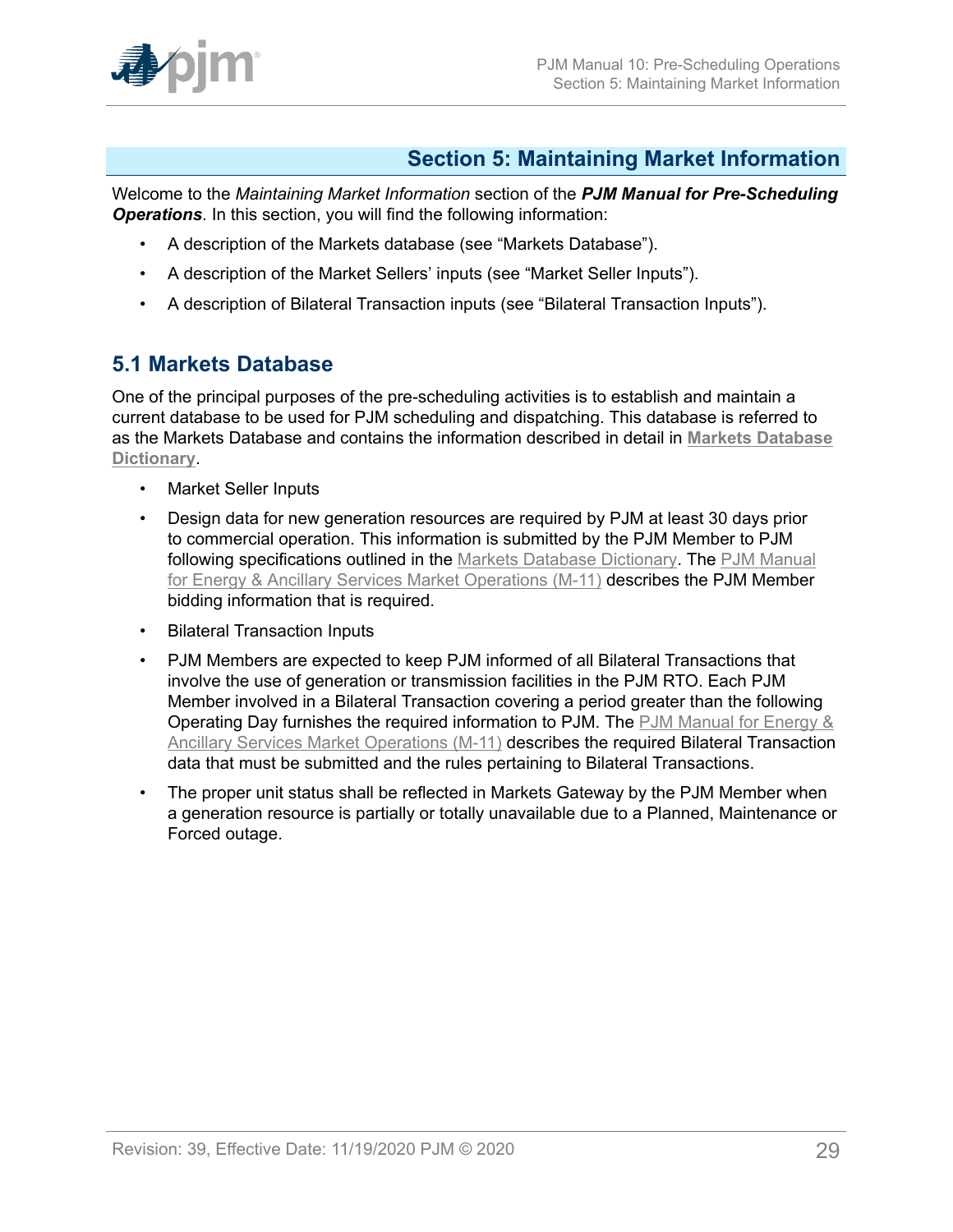

# <span id="page-29-0"></span>**Revision History**

### **Revision 38 (08/22/2019):**

- Periodic Review no changes were identified as part of this review
- Section 2.1 Generation Outage Reporting Overview
	- o Added clarification for outage ticket end date as it relates to deactivation date
- Section 2.5 Outage Reporting for Facilities Providing PJM Black Start Service
	- o Clarified requirement for black start test ticket submission

### **Revision 37 (12/10/2018):**

- Cover to Cover Periodic Review
- Section 1.1 Scope & Purpose of Pre-Scheduling
	- o Updated Exhibit 1 to correct typos; no change in content

Replaced reference to Markets Database Dictionary with reference to Manual 11,

### **Revision 36 (12/21/2017):**

- Cover to Cover Periodic Review
- Introduction changed Market Operations Center (MOC) operations to Generation Dispatchers and added reference to Manual 01
- Section 2.1 Generation Outage Reporting Overview
	- o Updated applicable NERC Reliability Standards
	- o Added requirement for Generation Owners to notify PJM of any operating conditions that could potentially result in a single contingency causing an outage of multiple generation resources
- Section 5.1 Markets Database deleted "by 1030 hours when the PJM day-ahead Energy Market closes" due to implementation of intra-day offers
- Section 5.2 Generation Transfer Process relocated to Manual 14D, Generator Operational Requirements

#### **Revision 35 (1/1/2017):**

- Periodic Review
- Exhibit 1 and Section 5.1 administrative changes updated market deadlines
- Section 2.3 Maintenance Outages administrative change deleted last sentence which is obsolete
- Section 2.3.2.1 added sub-bullets to clarify steps taken during recall of maintenance outages
- Section 2.6, Ending Outages in eDART new section listing rules regarding ending outages in eDART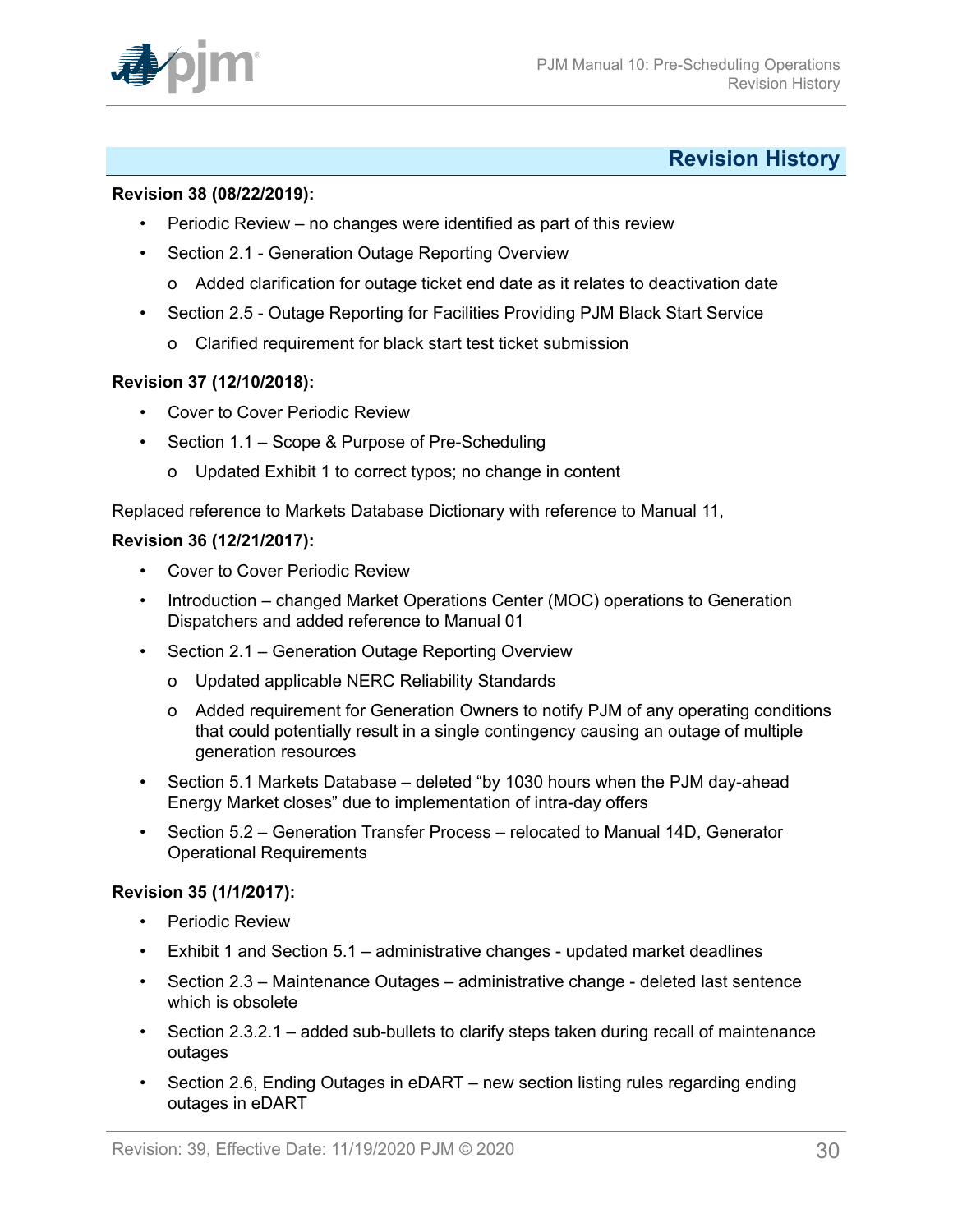

- Section 5.1 Markets Database added new bulleted item to reflect the proper status of units in Markets Gateway when reduced or on an outage.
- Section 5.2 Changed section title from "Change of Generation Ownership Process" to "Generation Transfer Process". Added new rules for implementation of the Generation Transfer Process.

### **Revision 34 (07/01/2016):**

- Sections 1.2, 2.1, 2.2, & 2.3 revised to clarify that outage scheduling and approval rules apply to all PJM generation resources, except where explicitly stated for Generation Capacity Resources.
- Section 2.1, Generation Outage Reporting Overview revised to include that if a generation resource is made unavailable due to a transmission facility outage, the Generation Owner shall submit an outage request.
- Section 2.4, Unplanned Outages revised to clarify the steps the Member should take with regards to an Unplanned Outage.

### **Revision 33 (12/22/2015):**

- Periodic Review
- Section 2: Outage Reporting Renamed section to Generation Outage Reporting
- Section 2.1: Outage Reporting Overview Renamed section to Generation Outage Reporting Overview and revised sentence describing the initial evaluation process
- Section 2.2: Planned Outages Included definition of Generator Planned Outage and included restriction of scheduling Planned Outages during Peak Period Maintenance Season, added link to a document that lists the Peak Period Maintenance Seasons
- Section 2.2.1: Request Procedure Renamed section to Planned Outage Request Procedure and documented option to contact PJM after an outage is denied
- Section 2.2.2: Rules & Regulations Renamed section to Planned Outage Rules and numbered rules
- Section 2.2.3: Planned Outage Extension Consolidated wording.
- Section 2.3: Maintenance Outages Included definition of Generator Maintenance Outage, added examples of Maintenance Outages, added link to a document that lists the Peak Period Maintenance Seasons
- Exhibit 3: Maintenance Outage Timeline replaced with cleaner version, no change in content
- Section 2.3.1: Maintenance Outage General Information added reference to Exhibit 1 and Exhibit 3 and included additional process information
- Section 2.3.2: Rules & Regulations Renamed section to Maintenance Outage Rules and numbered rules
- Section 2.3.3: Maintenance Outage Extension Consolidated wording.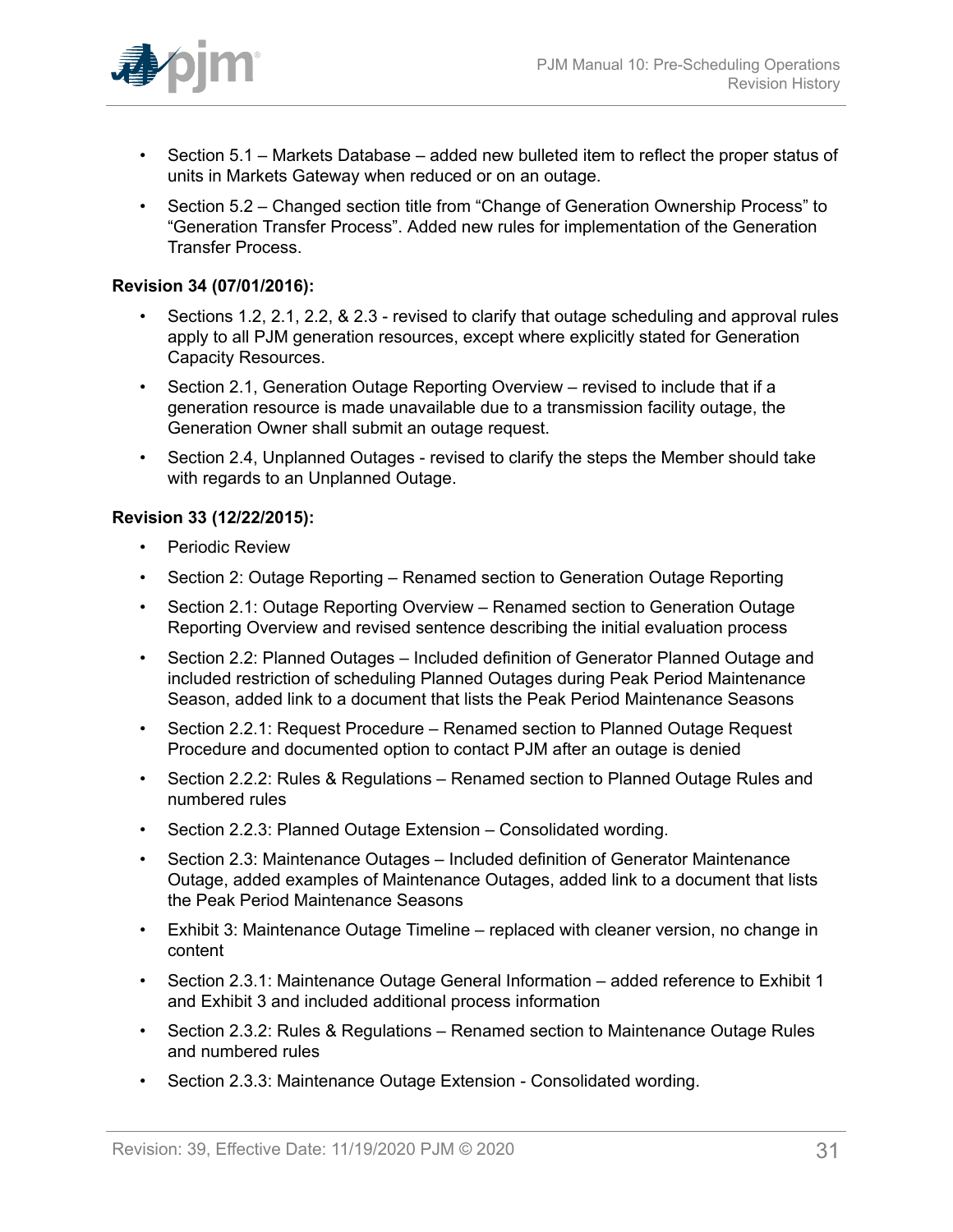

- Section 2.4: Unplanned (Forced) Outages Included definition of an Unplanned (Forced) Outage and clarified notification requirements
- Section 3.1, Reserve Definition Corrected description of Non-Synchronized Reserve
- Section 4.1, Regulation Service eliminated outdated information and included references to current PJM documents
- Section 4.1.1, Regulation Resource Eligibility deleted current reguirements are in PJM Manuals M11 & M12
- Section 4.1.2, Regulation Resource Characteristics deleted current requirements are in PJM Manuals M11 & M12
- Section 5, Maintaining Market Information eliminated outdated information and included references to current PJM documents and processes

### **Revision 32 (10/01/2015):**

- Exhibit 1: Pre-Scheduling, Scheduling, and Dispatching Timeline Removed reference to Planned Outage tickets at D-3
- Section 2.2.2 (Planned Outage) Rules and Regulations Added Note 1 referencing the requirement for a PJM Member to provide an estimated "early return time" for informational purposes for Planned Outages. (EL15-29-000 filing associated with CP)
- Section 2.2.2 (Planned Outage) Rules and Regulations Added Note 2 referencing PJM will coordinate any delays or withdraws of approval of a Generator Planned Outage and will also coordinate rescheduling the outage. (EL15-29-000 filing associated with CP)
- Section 2.3.2 (Maintenance Outage) Rules and Regulations Added Note 1 referencing the authority of PJM to withhold or withdraw approval, or rescind approval of an already underway Generator Maintenance Outage of a Generation Capacity Resource with at least 72 hours advance notice only as necessary to ensure the adequacy of reserves or the reliability of the PJM Region (EL15-29-000 filing associated with CP)
- Section 2.3.2 (Maintenance Outage) Rules and Regulations Added Note 2 referencing the requirement for Maintenance Outages to be submitted no later than three days prior to the operating day in which the Maintenance Outage is scheduled to begin. If submitted with less than three days' notice the outage will initially be designated as "Pending Evaluation."

#### **Revision 31 (12/22/2014):**

- Annual Review for 2014
- Introduction changed Local Control Center to Transmission Owner
- Section 2.5 Outage Reporting for Facilities Providing PJM Black Start Service new section added to clarify outage reporting requirements for facilities providing PJM Black Start Service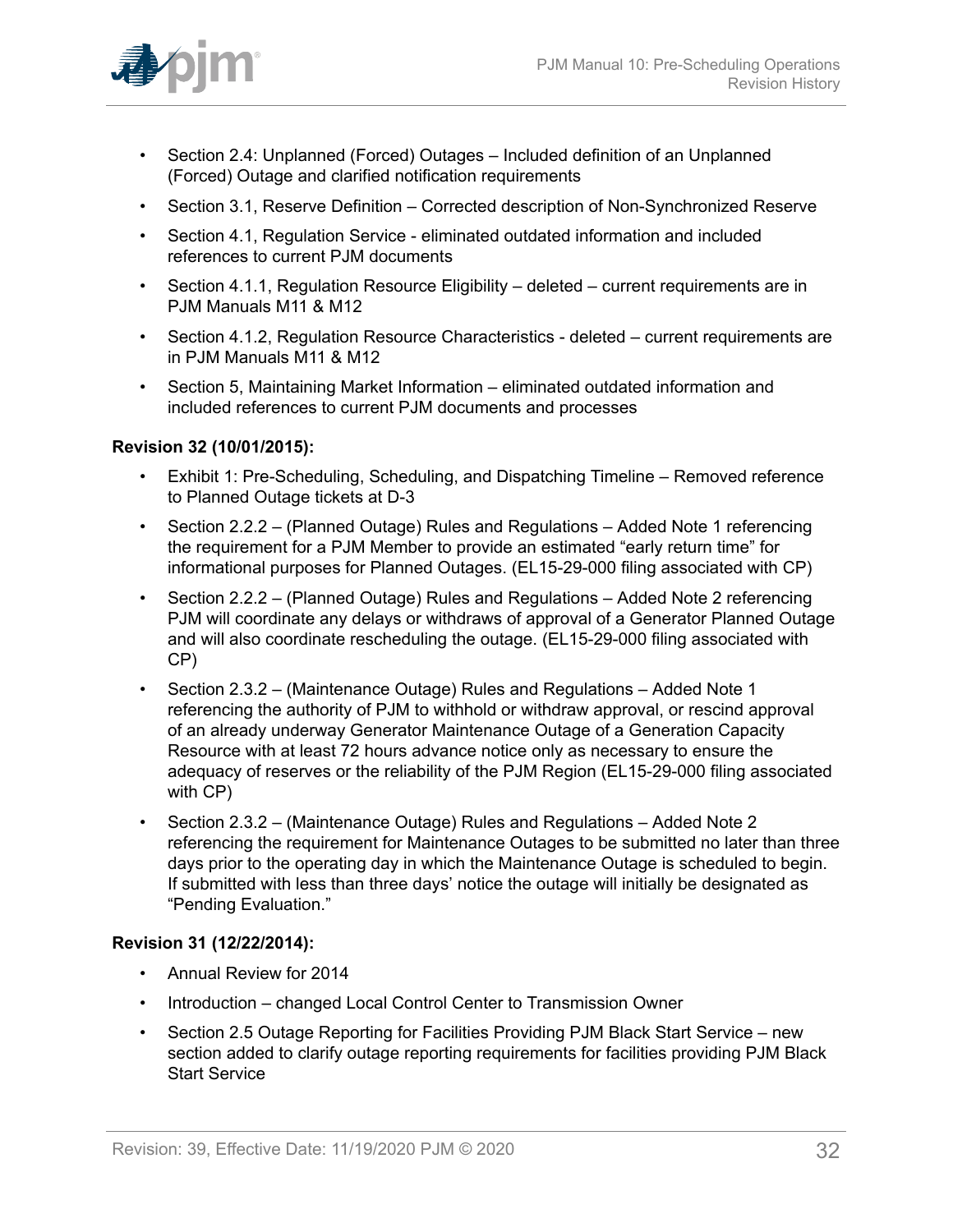

### **Revision 30 (04/11/2014):**

• Two of the eSuite Applications have been renamed. Moving forward EES will be known as ExSchedule and eMTR will be known as Power Meter.

### **Revision 29 (11/01/2013):**

- Annual Review for 2013
- Multiple Sections minor edits to update references and add clarity
- Exhibit 1 Added reference to Forecasted Planned outages
- Section 2.1 Added reference to reporting outages on synchronous condensers
- Section 2.2.1 Added references to Forecasted Planned outages
- Section 3 deleted Sections 3.1.3 and 3.1.4, Reserve Requirements details. Current Reserve Requirements are in the PJM Manual for Emergency Operations (M-13).
- Section 4.1.1 deleted Regulating Resource details. Current Regulation details are in the PJM Manual for Energy & Ancillary Services Market Operations (M-11).

### **Revision 28 (09/26/2013):**

• Section 1.4 – Removed note at top of the section that referenced a delay in implementation of the Unit Startup Notification process until PJM tools and software are in place.

### **Revision 27 (2/28/2013):**

• Administrative Change: updated all references of "eSchedules" to "InSchedules"

### **Revision 26 (10/01/2012):**

- Annual Review for 2012
- Added new Section 1.4: Unit Start-up Notification Section defines purpose of Unit Start-up Notification, what happens when PJM issues a notification / start-up alert, and required notification plus start-up time requirements for Peak Period and Off-Peak Periods.

### **Revision 25 (01/01/2010):**

• Section 6: Winter Net Capability Test Exemption. Deleted section based on RFC Standard MOD-024-RFC-01, which permits verification of winter gross Real Power capability by adjusting the summer verification, eliminating the need for exemption program. Revisions approved by stakeholders at MRC on November 30, 2009 (tariff change filed and awaiting FERC approval by February 1, 2010).

### **Revision 24 (10/01/2009):**

- Annual Review
- Reformatted manual to assist in NERC Compliance.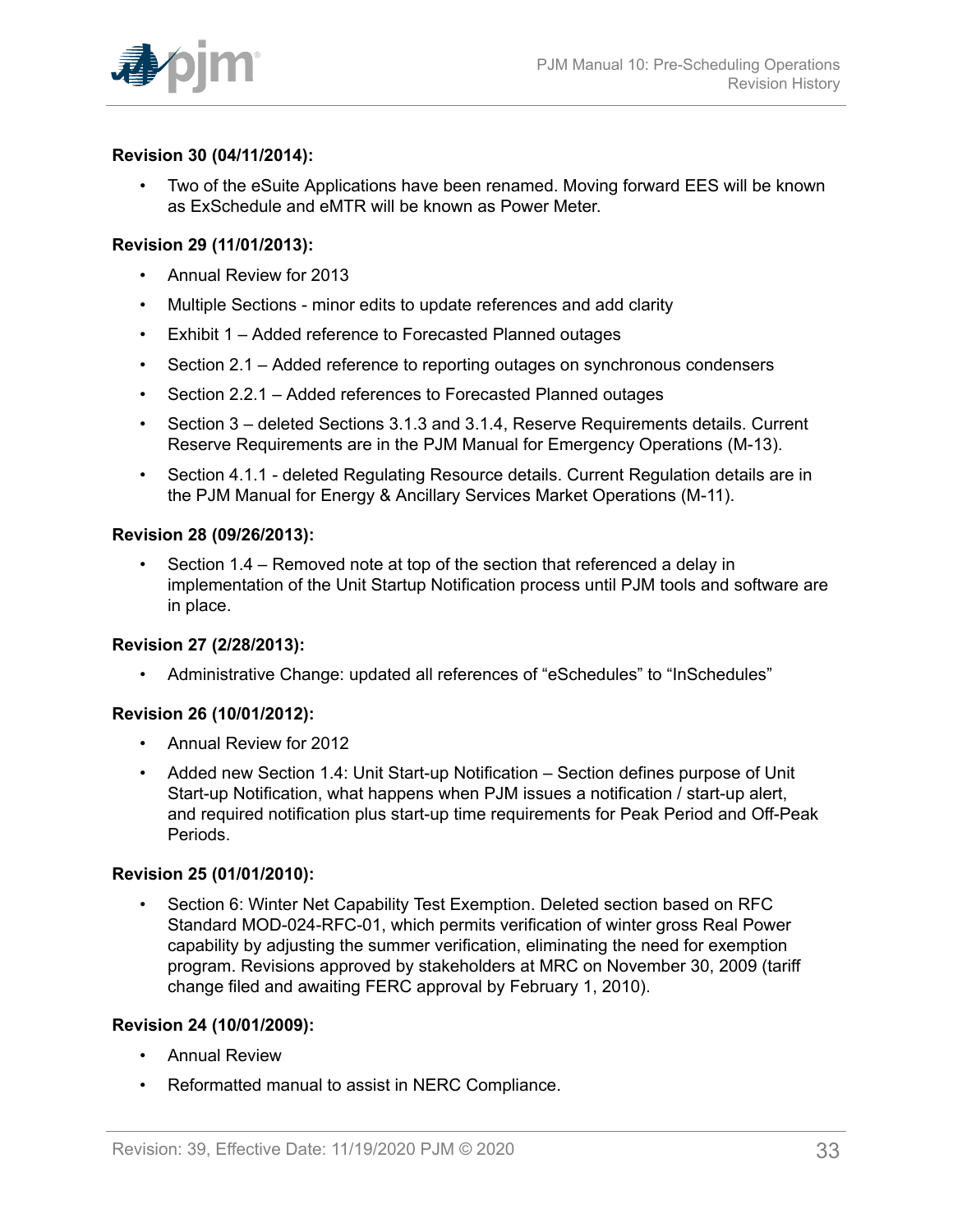

- Section 2.1: Outage Reporting Overview clarified outage reporting requirement for both capacity and energy only resources.
- Section 6: Winter Net Capability Test Exemption Modified section for the purpose of providing clarity based on PJM SOS member feedback.

### **Revision 23 (1/2/2008):**

- Minor editing to align with NERC Reserve Definition Titles
- Section 3:
- Defined annual Day-ahead Scheduling Reserve Requirement
- Replaced Operating Reserves with Day-ahead Scheduling Reserves
- Replaced Primary Reserves with Contingency (Primary) Reserves
- Replaced Objective(s) with Requirement(s)
- Clarified Contingency (Primary) Reserve Requirements, referencing RFC Standards and adding Emergency Procedures Triggers for Mid-Atlantic Control Zone and RFC.
- Attachment A: Deleted due to development of an annual RTO requirement

### **Revision 22 (05/15/2007):**

- Minor editing to align with NERC Functional Model
- Section 3:
- Defined Contingency (Primary) Reserves
- Clarified Reserve Requirements, referencing PJM Emergency Operations Manual (M-13), Section 2 for additional details.
- Clarified more conservative Mid-Atlantic Reserve Requirement based on historical transmission constraint limitations.

### **Revision 21 (03/14/2007):**

- Section 3: Reserve Objectives
- Include reference to NERC Performance Standard BAL-002-0, Disturbance Control Performance, and PJM Manual 11, Attachment B
- Clarified Ancillary Services Rules for Reliability First standards
- Section 5: Maintaining Market Information
- Revised to include a process for Change in Generation Ownership.

#### **Revision 20 (06/15/2006):**

- Section 3: Reserve Objectives
- Revised Ancillary Services Rules for Demand Side Response providing Ancillary Services.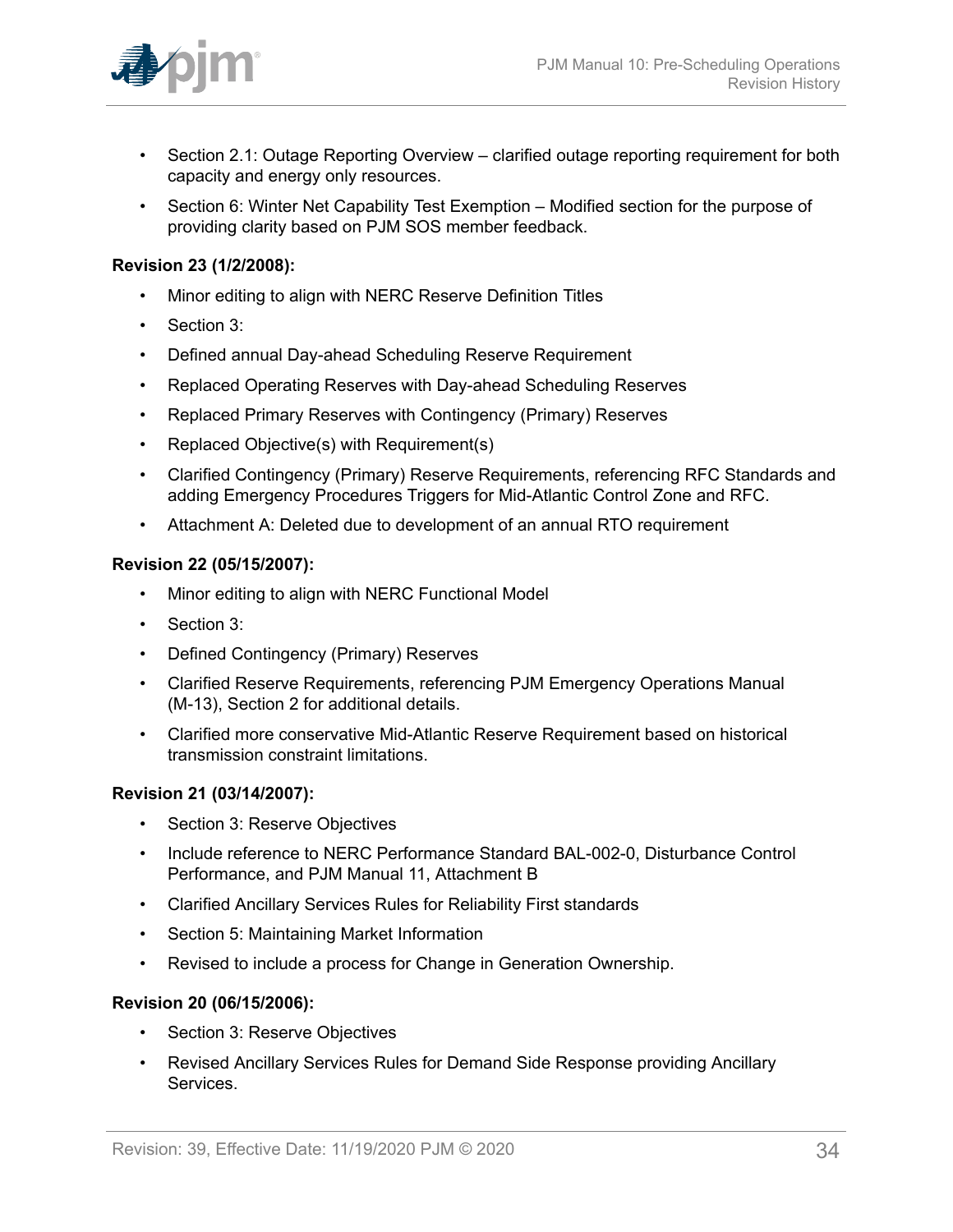

- Revised Ancillary Services Rules for Reliability First Corporation.
- Change "unit" references to "resource" as they apply to Demand Side Response providing Ancillary Services.
- Change "Spinning" references to "Synchronized" as they apply to Demand Side Resources providing Ancillary Services.
- Section 4: Regulation Requirements
- Revised Ancillary Services Rules for Demand Side Response providing Ancillary Services.
- Revised Ancillary Services Rules for Reliability First Corporation.
- Change "unit" references to "resource" as they apply to Demand Side Response providing Ancillary Services.
- Change "Spinning" references to "Synchronized" as they apply to Demand Side Resources providing Ancillary Services.

### **Revision 19 (04/17/2006):**

- Eliminated Attachment B and changed any references to Attachment B in the manual to the Markets Database Dictionary.
- Revisions were made on the following page: 29.

#### **Revision 18 (08/10/2005):**

• Added new Section 6 on Winter Net Capability Test Exemption.

#### **Revision 17 (07/29/2005):**

• Attachment A: Replaced old Reserve Objective Tables (Winter 2002 – 2003) with hyperlinks to current and previous PJM Operating Reserve Objective Summaries.

#### **Revision 16 (12/24/2003):**

- Revised Attachment A: PJM Operating Reserve Objective Summary. Updated Exhibits A5 and A6, Winter 2002 - 2003.
- Updated Exhibit 1 PJM Manuals List

#### **Revision 15 (10/01/2003):**

- *Section 4: Regulation Requirements –* Updated Exhibit 6 on Limit Relationship for Regulation. Also updated definition of energy dispatch range of a unit under regulation to be consistent with definitions in other PJM manuals.
- ATTACHMENT B: Replace attachment B (a copy of the Markets Database Dictionary) with a hyperlink to the Markets Database Dictionary.

### **Revision 14 (06/25/2003):**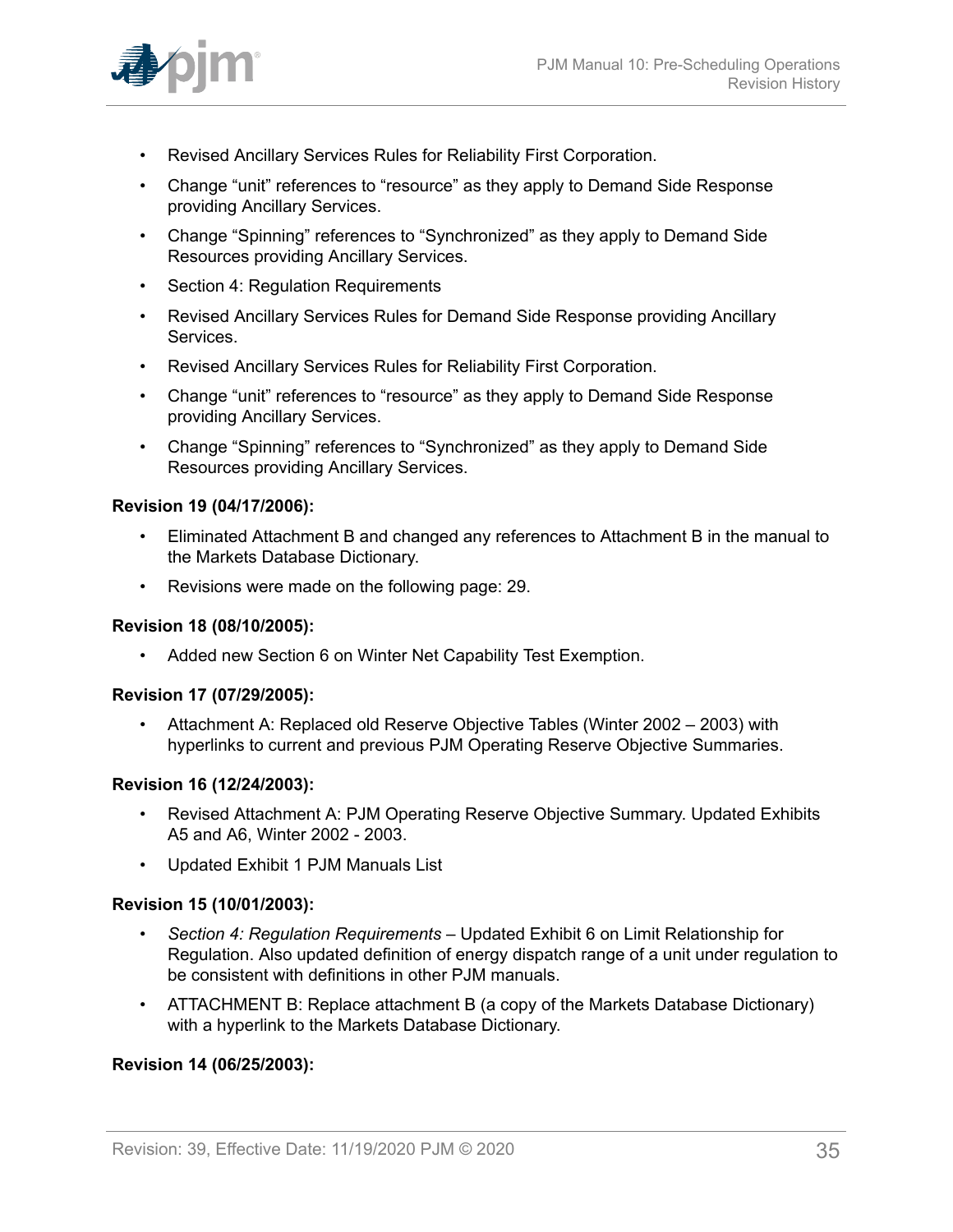

- *Section 2: Outaqe Reporting Rules & Regulations –* **Deleted**: "At least three days prior to the Operating Day during which the Planned Outage is to begin, the PJM Member submits a MW Outage Generator ticket through eDART for PJM to confirm the Planned Outage request.
- *Section 2: Outage Reporting Maintenance General Information* **Deleted**: "If approved, PJM acknowledges the Maintenance Outage request via eDART tool.

### **Revision 13 (06/01/2003):**

- Revised Attachment A: PJM Operating Reserve Objective Summary. Updated Exhibits A1 and A2, Summer 2003.
- Changed references to PJM Interconnection, L.L.C. to PJM.
- Changed department name "Real Time Market Operations" to "Forward Market Operations."
- Renamed Exhibits I.1 through C.3 to Exhibit 1 through Exhibit 17.
- Reformatted to new PJM formatting standard.
- Renumbered pages to consecutive numbering.

### **Revision 12 (03/01/2003):**

• Revised Attachment A: PJM Operating Reserve Objective Summary. Updated Exhibits A7 and A8, Spring 2003.

### **Revision 11 (12/01/2002):**

- Revised Section 2: Outage Reporting
- Incorporated the procedures that PJM follows to ensure and monitor Black Start Service.

### **Revision 10 (11/01/2002):**

• Revised Attachment A: PJM Operating Reserve Objective Summary. Updated Exhibits A5 and A6, Winter 2002 - 2003.

### **Revision 09 (10/01/2002):**

• Revised Attachment A: PJM Operating Reserve Objective Summary. Updated Exhibits A3 and A4, Fall 2002.

### **Revision 08 (06/01/2002):**

• Revised Attachment A: PJM Operating Reserve Objective Summary. Updated Exhibits A1 and A2, Summer 2002.

### **Revision 07 (03/01/2002):**

• Revised Attachment A: PJM Operating Reserve Objective Summary. Updated Exhibits A7 and A8, Spring 2002.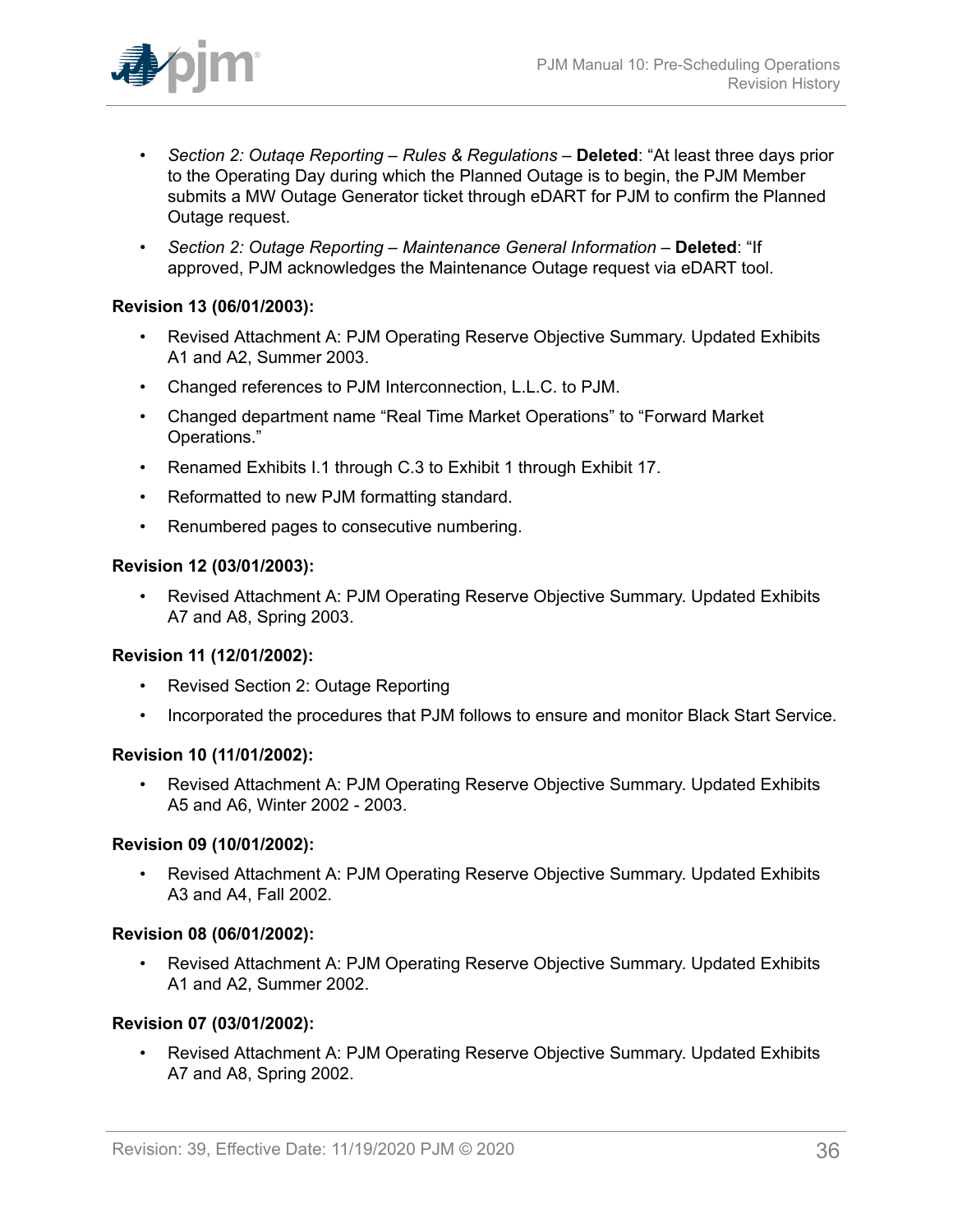

### **Revision 06 (11/01/2001):**

• Revised Attachment A: PJM Operating Reserve Objective Summary. Updated Exhibits A5 and A6, Winter 2001 - 2002.

### **Revision 05 (10/01/2001):**

• Revised Attachment A: PJM Operating Reserve Objective Summary. Updated Exhibits A3 and A4, Fall 2001.

### **Revision 04 (06/01/2001):**

- Revised to reflect PJM eDART tool implementation.
- Removed Attachment A: Definitions & Abbreviations. Attachment A is being developed into a new PJM Manual for *Definitions & Abbreviations (M-35)*. Also, removed Attachment B: PJM Generating Unit Event Request. Renamed Attachment C, D and E to be A, B and C, respectively. Revised new Attachment A: PJM Operating Reserve Objective Summary.

### **Revision 03 (06/01/2000):**

• Revised to reflect the Multi-Settlement Process implementation.

#### **Revision 02 (04/01/2000):**

- Attachment D: Unit Commitment Database
- Removed reference to Maximum Scheduled Generation in section Unit Commitment – Scheduling Data (Cost Capped) for Steam Unit and Schedule Data #7 Schedule Operating Data.
- Removed reference to Maximum Scheduled Generation in section Unit Commitment – Scheduling Data (Cost Capped) CT Unit and Schedule Data #5 Unit & Schedule Operating Data. Removed reference to Maximum Scheduled Generation in section Unit Commitment – Scheduling Data (Cost Capped) Diesel Unit Data #5 Schedule Operating Data. Revision 01 (09/22/97)
- Attachment C: PJM Operating Reserve Objective Summary
- Added Operating Reserve Objectives for October 1, 1997 to October 31, 1997 and November 1, 1997 to February 28, 1998.

#### **Revision 01 (07/21/1997):**

- Section 1: Pre-Scheduling Overview
	- o Changed "Market Participant" to "PJM Member" in Exhibit 2.
- Section 5: Maintaining Market Information
	- o Changed "company data (name, long name, short name, gross/net ID)" to "company data (name, long name, short name, gross/net switch)" in Thermal Resource Design Data under Resource Scheduling Database.
- Attachment B: PJM Generating Unit Event Request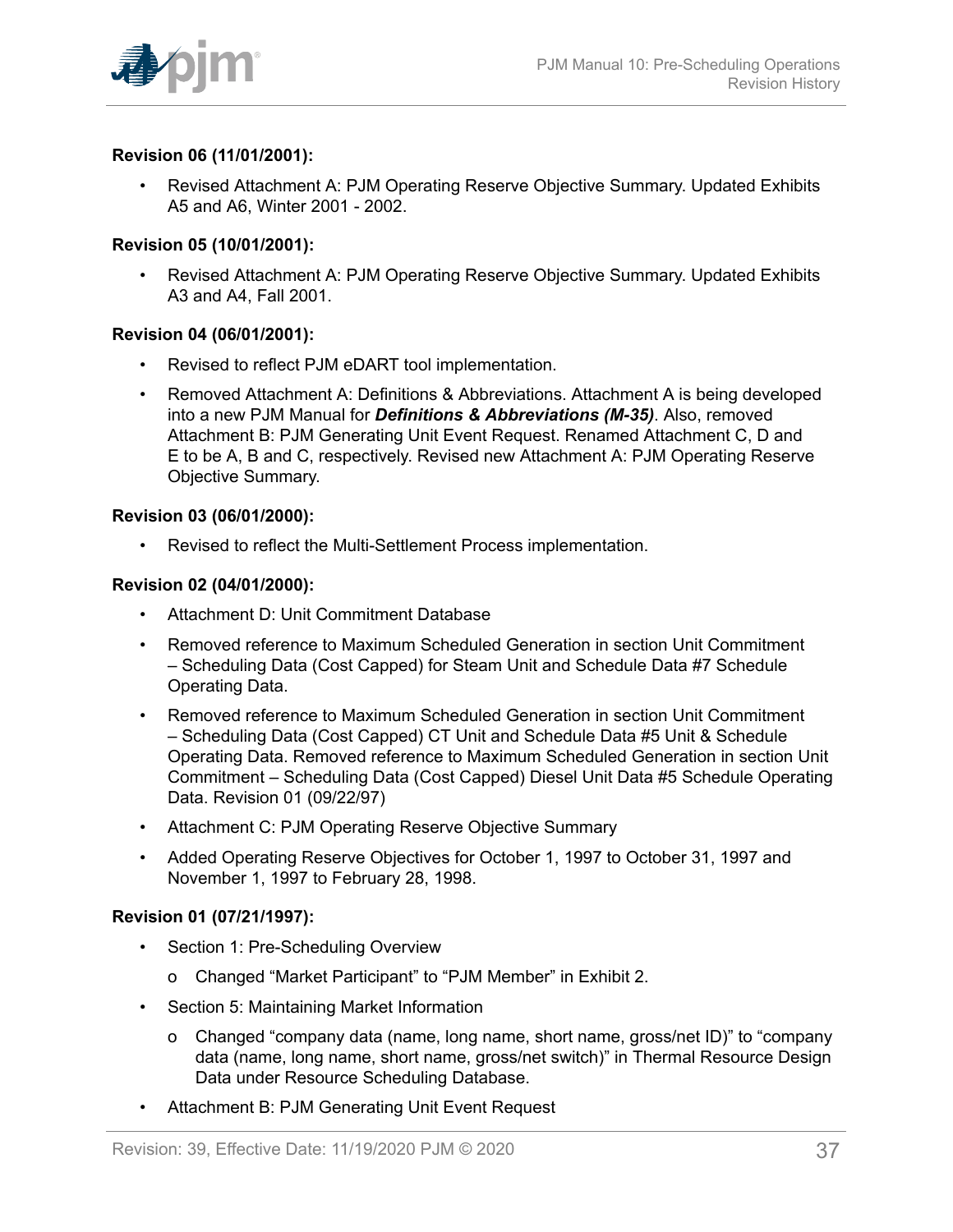

- o Added unit choices "CT, CC" and company choices "PEP, AE, DPL JO" to PJM Steam Generating Unit Event Request form.
- Attachment D: Unit Commitment Database
- Exhibit B.2: Steam Unit and Schedule Data (Cost Capped)
- Changed "Price in dollars to release a PJM RTO scheduled unit if the unit is not synchronized." to "Price/cost in dollars to release a PJM RTO scheduled unit if the unit has begun the start-up sequence and is not synchronized. Note: for cost-based-units, this fee is defaulted to the Hot Start Cost." in Unit Cancellation Fee Data.
- Changed "2. Available (marginal)" to "2. Available (marginal) (Bid into market)" in Schedule Operating Data.
- Deleted "Scheduled to run for Company (R)" from Schedule Operating Data.
- Deleted "Scheduled to run for PJM (P)" from Schedule Operating Data.

### **Revision 00 (05/01/1997):**

- Attachment C: PJM Operating Reserve Objective Summary
- Replaced Operating Reserve Objectives for March 1, 1997 to May 31, 1997 with Objectives for June 1, 1997 to September 30, 1997.
- Section 2: Outage Reporting
- Maintenance Outage Extension
- The request for a Maintenance Outage Extension must be submitted at least 48 hours before the original end date.
- Changed references to PJM Interconnection Association to PJM Interconnection, L.L.C.
- Changed references to PJM to PJM where appropriate.
- Changed references to PJM to PJM RTO where appropriate.
- Changed references to PJM IA to PJM.
- Changed references to IA to PJM.
- Changed references to Mid-Atlantic Market to PJM Interchange Energy Market.
- Changed references to Mid-Atlantic Market Operations Agreement to Operating Agreement of PJM Interconnection, L.L.C.
- Changed references to pool to control area.
- Changed references to parties to PJM Members.
- Changed references to External Market Participant to Non-Metered PJM Member.
- Changed references to Internal Market Participant to Metered PJM Member.

#### **Revision 00 (03/13/1997):**

• This revision is a draft of the PJM Manual for *Pre-Scheduling Operations*.